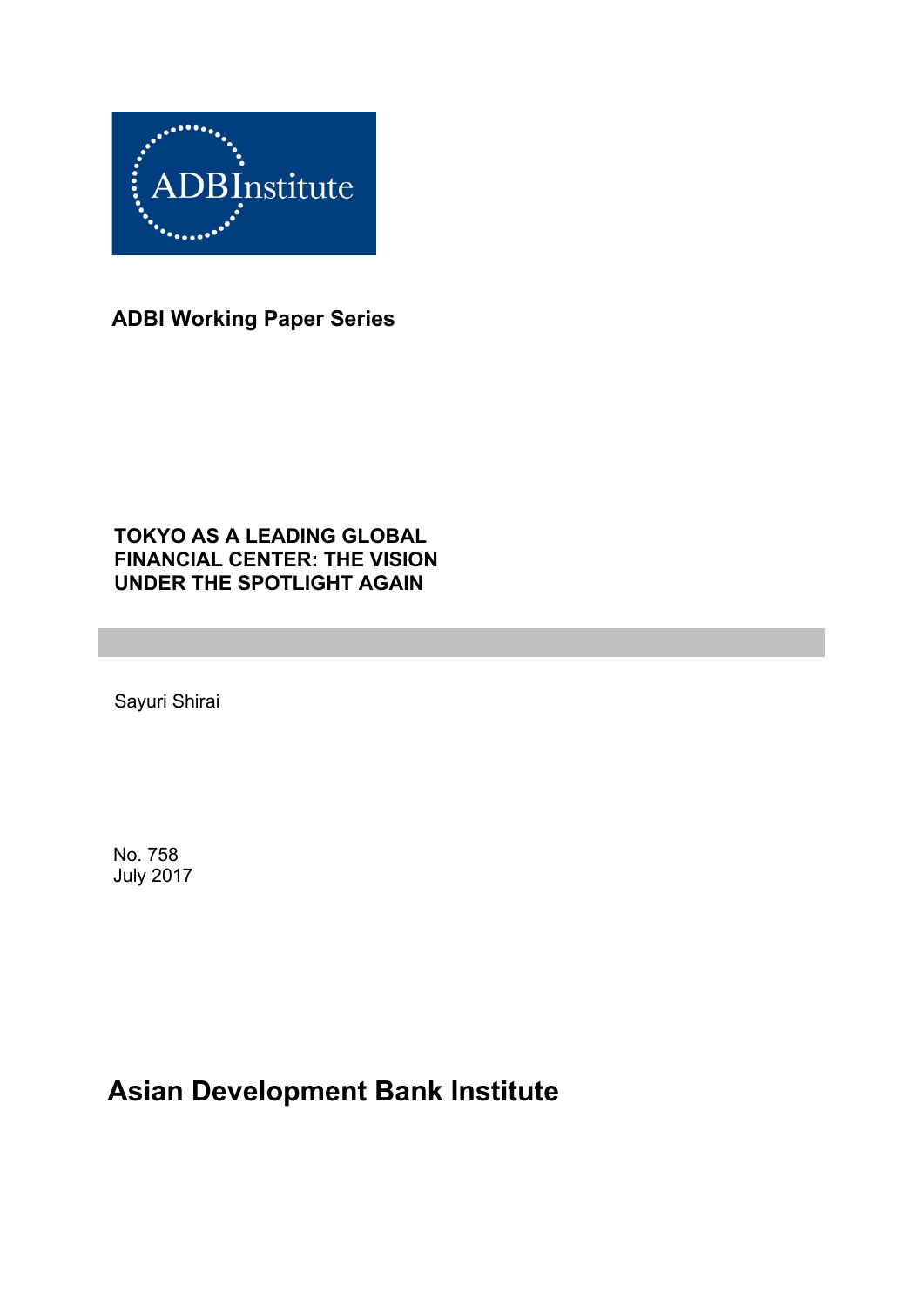Sayuri Shirai is a visiting scholar at the Asian Development Bank Institute and a professor at Keio University.

The views expressed in this paper are the views of the author and do not necessarily reflect the views or policies of ADBI, ADB, its Board of Directors, or the governments they represent. ADBI does not guarantee the accuracy of the data included in this paper and accepts no responsibility for any consequences of their use. Terminology used may not necessarily be consistent with ADB official terms.

Working papers are subject to formal revision and correction before they are finalized and considered published.

The Working Paper series is a continuation of the formerly named Discussion Paper series; the numbering of the papers continued without interruption or change. ADBI's working papers reflect initial ideas on a topic and are posted online for discussion. ADBI encourages readers to post their comments on the main page for each working paper (given in the citation below). Some working papers may develop into other forms of publication.

Suggested citation:

Shirai, S. 2017. Tokyo as a Leading Global Financial Center: The Vision Under the Spotlight Again. ADBI Working Paper 758. Tokyo: Asian Development Bank Institute. Available: https://www.adb.org/publications/tokyo-leading-global-financial-center-vision-under-spotlightagain

Please contact the authors for information about this paper.

Email: sshirai@adbi.org, sayurishirai@nifty.com

Asian Development Bank Institute Kasumigaseki Building, 8th Floor 3-2-5 Kasumigaseki, Chiyoda-ku Tokyo 100-6008, Japan

Tel: +81-3-3593-5500 Fax: +81-3-3593-5571 URL: www.adbi.org E-mail: info@adbi.org

© 2017 Asian Development Bank Institute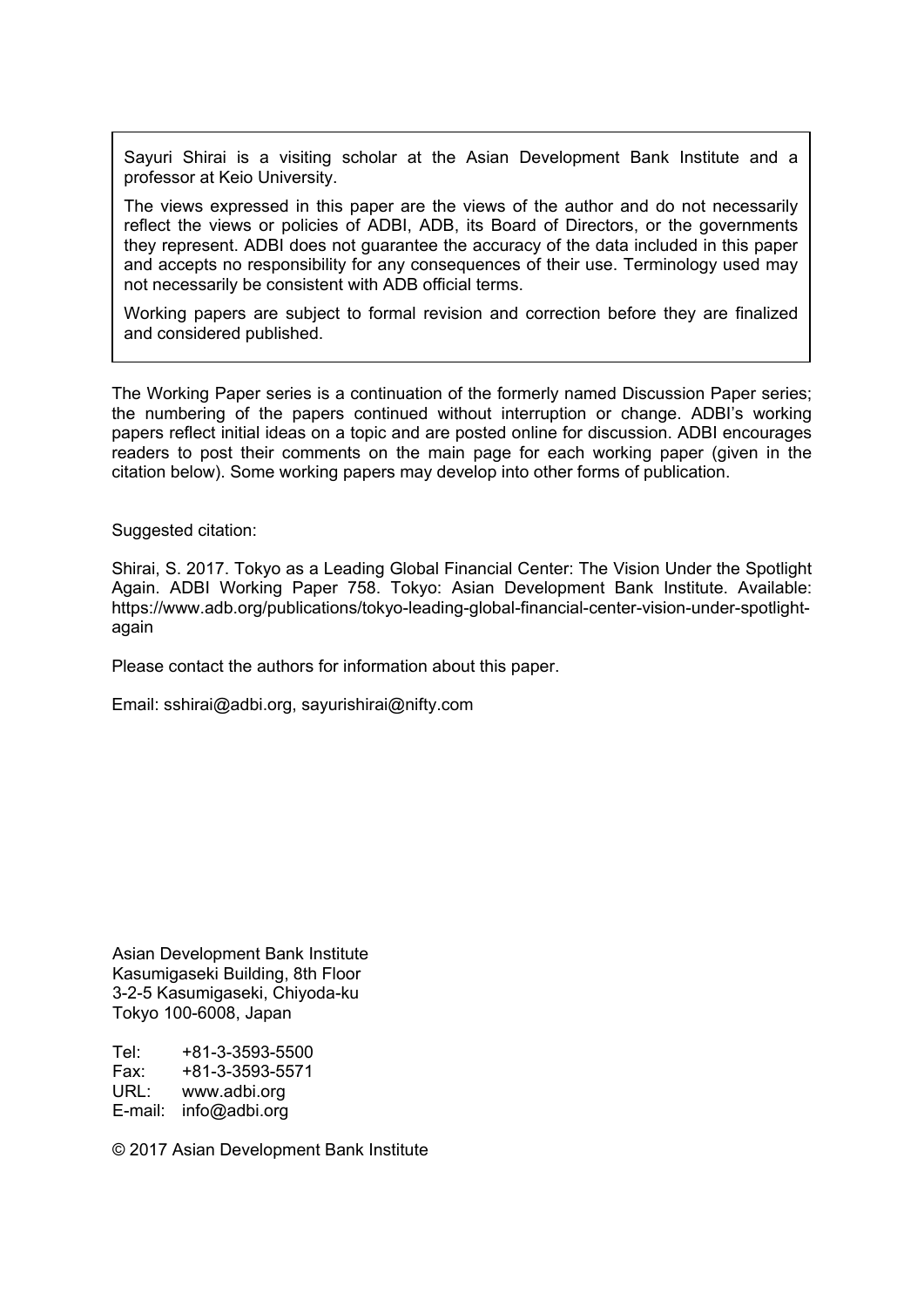#### **Abstract**

Japan has endeavored to develop its capital Tokyo as one of the top global financial centers for a long time. In 2014, the Tokyo Metropolitan Government presented new initiatives as part of the sustainable economic growth strategies by taking advantage of the global attention given to the 2020 Tokyo Olympic Games. Japan's advantages are the sheer size of its economy (the third largest in terms of gross domestic product); the status of the Japanese yen as the third international currency after the United States dollar and the euro; and large financial and capital markets with abundant capital. Tokyo has the potential to become a regional financial center that transfers excess capital to emerging Asia given its geographic proximity. So far, this vision has not fully materialized because Japan's financial investment continues to be destined toward the United States and Europe and in the form of relatively safe debt securities. Moreover, Japan's capital remains largely risk averse, contributing to lack of diversity in domestic capital markets and limited provision of risk money to the world. This paper takes an overview of Japan's financial and capital market developments.

**Keywords:** global financial center, international portfolio investment, Exchange-Traded Funds (EFT), and Real Estate Investment Trust (REIT)

**JEL Classification:** E4, F21, G21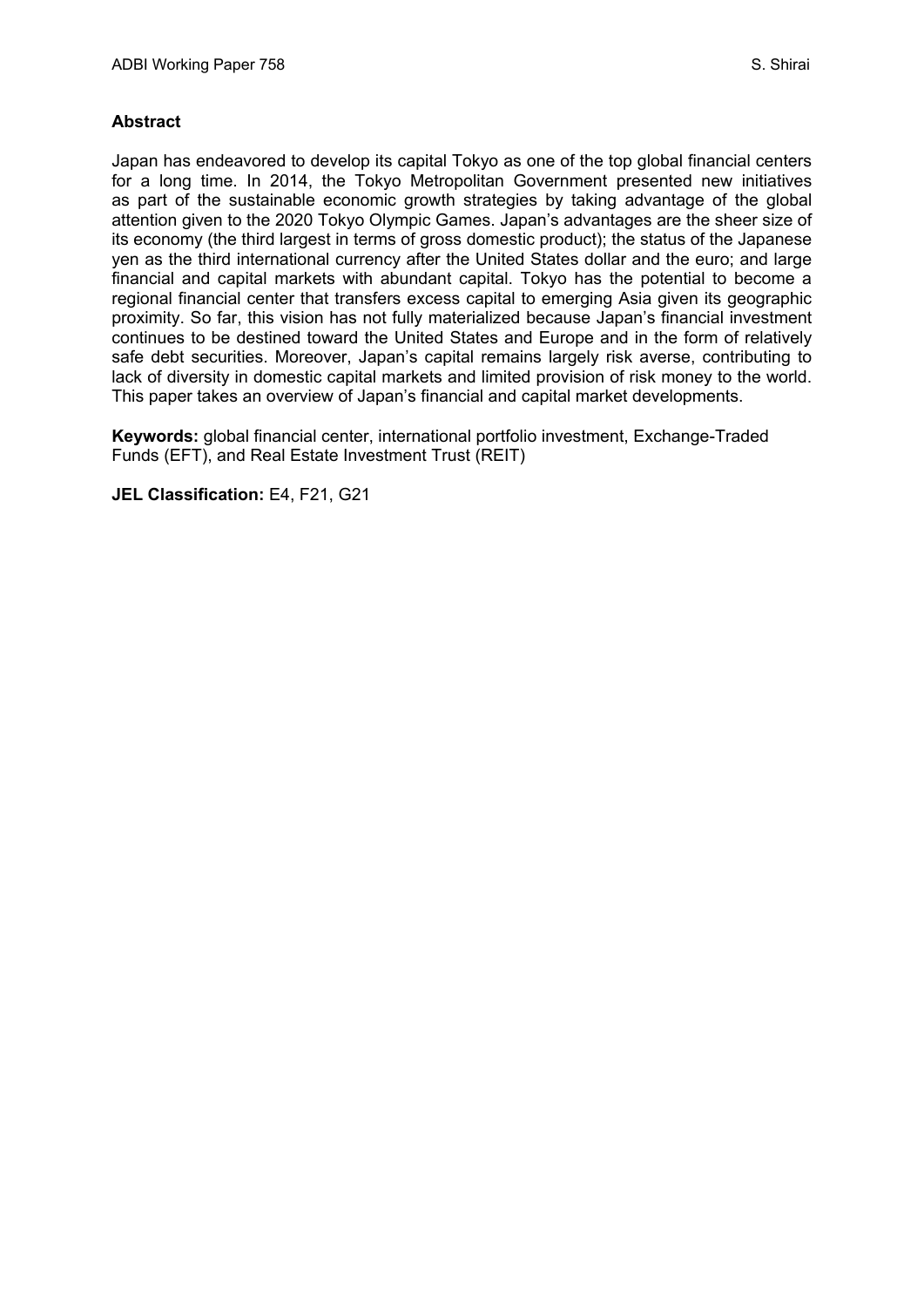## **Contents**

| 1. |                                                              |                                                                          |  |  |  |  |  |
|----|--------------------------------------------------------------|--------------------------------------------------------------------------|--|--|--|--|--|
| 2. | JAPANESE GOVERNMENT'S VISION TO DEVELOP A GLOBAL             |                                                                          |  |  |  |  |  |
|    | 2.1                                                          | Government's Aspiration to Internationalize the Yen and Foster           |  |  |  |  |  |
|    | 2.2                                                          | Prime Minister Abe's Vision to Make Tokyo a Top Global Financial         |  |  |  |  |  |
|    | 2.3                                                          |                                                                          |  |  |  |  |  |
|    | 2.4                                                          | Assessment on the Progress of Yen's Internationalization  4              |  |  |  |  |  |
|    | 2.5                                                          |                                                                          |  |  |  |  |  |
| 3. | JAPAN's CROSS-BORDER FINANCIAL INVESTMENT AND FINANCIAL      |                                                                          |  |  |  |  |  |
|    | 3.1                                                          | Japan's Financial Assets Concentrated toward Advanced Economies 7        |  |  |  |  |  |
|    | 3.2                                                          | High Hedging Cost as a Barrier to Rapid External Investment 8            |  |  |  |  |  |
|    | 3.3                                                          | Foreign Investors' Preference for Japan's Equity over Debt Securities  9 |  |  |  |  |  |
|    | 3.4                                                          |                                                                          |  |  |  |  |  |
|    | 3.5                                                          | Assessment of Japan' Cross-Border Financial Activities  11               |  |  |  |  |  |
| 4. | JAPAN's BANKING SECTOR COPING WITH ABUNDANT BANK DEPOSITS 11 |                                                                          |  |  |  |  |  |
|    | 4.1                                                          |                                                                          |  |  |  |  |  |
|    | 4.2                                                          |                                                                          |  |  |  |  |  |
|    | 4.3                                                          |                                                                          |  |  |  |  |  |
|    | 4.4                                                          | Cautious Corporate Sector with Ample Deposits and Cash 17                |  |  |  |  |  |
|    | 4.5                                                          |                                                                          |  |  |  |  |  |
| 5. |                                                              |                                                                          |  |  |  |  |  |
|    | 5.1                                                          |                                                                          |  |  |  |  |  |
|    | 5.2                                                          | Small and Stagnant Private Sector Debt Securities Market  21             |  |  |  |  |  |
|    | 5.3                                                          |                                                                          |  |  |  |  |  |
|    | 5.4                                                          |                                                                          |  |  |  |  |  |
| 6. | DEVELOPMENTS OF EQUITY MARKETS AND INVESTMENT TRUSTS 24      |                                                                          |  |  |  |  |  |
|    | 6.1                                                          | Listed Companies Dominated by Domestic Companies  24                     |  |  |  |  |  |
|    | 6.2                                                          | Essential Role Played by Foreign Investors in the Equity Market 26       |  |  |  |  |  |
|    | 6.3                                                          |                                                                          |  |  |  |  |  |
|    | 6.4                                                          |                                                                          |  |  |  |  |  |
|    | 6.5                                                          | Assessment of the Equity Market and Investment Trusts  28                |  |  |  |  |  |
|    |                                                              |                                                                          |  |  |  |  |  |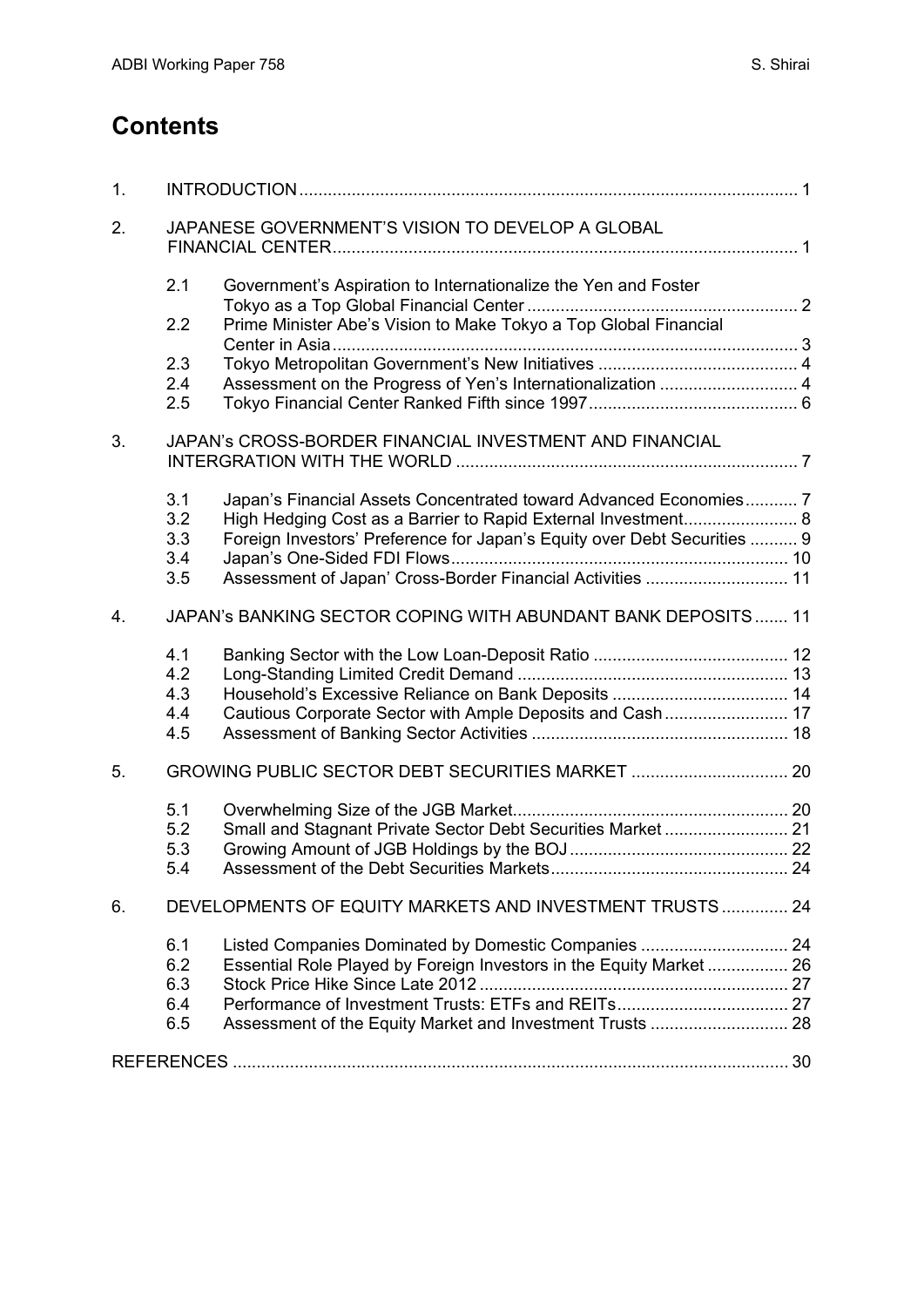# <span id="page-4-0"></span>**1. INTRODUCTION**

The Japanese government has endeavored to develop its capital Tokyo as one of the major global financial centers for many decades. Japan's advantages are the sheer size of the Japanese economy (the third largest in terms of gross domestic product) and the status of the Japanese yen as the third international currency after the United States (US) dollar and the euro. Moreover, Japan's financial and capital markets are large with abundant capital. Thus, Tokyo has the potential to become a regional financial center that transfers excess capital to emerging Asia given its geographic proximity.

So far, this vision has not materialized to the extent that had been expected, since Japan's financial investment continues to be destined toward the US and Europe and has been largely in the form of investment in relatively safe external debt securities. Moreover, Japan's capital remains risk averse as compared with that of the US and Europe. This appears to have hampered Tokyo in its ambition to become a global financial center due to limited availability of risk money for financing overseas economic and financial activities.

As for foreign investors' financial activities in Japan, they continue to invest actively in Japan's equity market. Their equity holdings accounted for about 30% based on market value and 27% based on the number of unit shares in fiscal year 2015 (April 2015 to March 2016), rising from 26% and 23%, respectively, in fiscal year 2012. Japan's equity market has revived somewhat in recent years due to the *Abenomics* launched in December 2012 after Prime Minister Shinzo Abe came to power and the *Quantitative and Qualitative Monetary Easing* (QQE) adopted by the Bank of Japan (BOJ) in April 2013 under the newly elected Governor Haruhiko Kuroda. But their longer-run impacts on the functioning of Japan's financial and capital markets need to be examined. Moreover, lack of diversity in domestic capital markets is another factor that had hampered Tokyo from becoming a global financial center since that attracted limited foreign investors and firms to Japan.

This paper takes an overview of Japan's financial and capital market developments. Section 2 focuses on the Japanese government's initiatives to develop Tokyo as a global financial center and measures adopted. Section 3 focuses on Japan's crossborder financial investment activities. Section 4 sheds light on certain features of the banking sector, which is dominant in Japan's financial markets. Debt securities markets are analyzed in Section 5 and Section 6 highlights the equity market and developments of investment trusts.

## <span id="page-4-1"></span>**2. JAPANESE GOVERNMENT'S VISION TO DEVELOP A GLOBAL FINANCIAL CENTER**

Japan's economy is currently the third largest in terms of gross domestic product (GDP) after the US and the People's Republic of China. Its currency, the Japanese yen, remains the third internationally used currency for foreign exchange trade after the US dollar and the euro. Japan Exchange Group (JPX), which includes the Tokyo Stock Exchange, has the largest stock exchange in Japan and the fourth largest in the world in terms of market capitalization. Moreover, Japan has large financial markets—the amount of total financial assets held by financial intermediaries (covering deposit taking financial institutions, pension funds and insurance firms, and other financial institutions) amounted to about ¥3,303 trillion (or US\$30 trillion) in September 2016. According to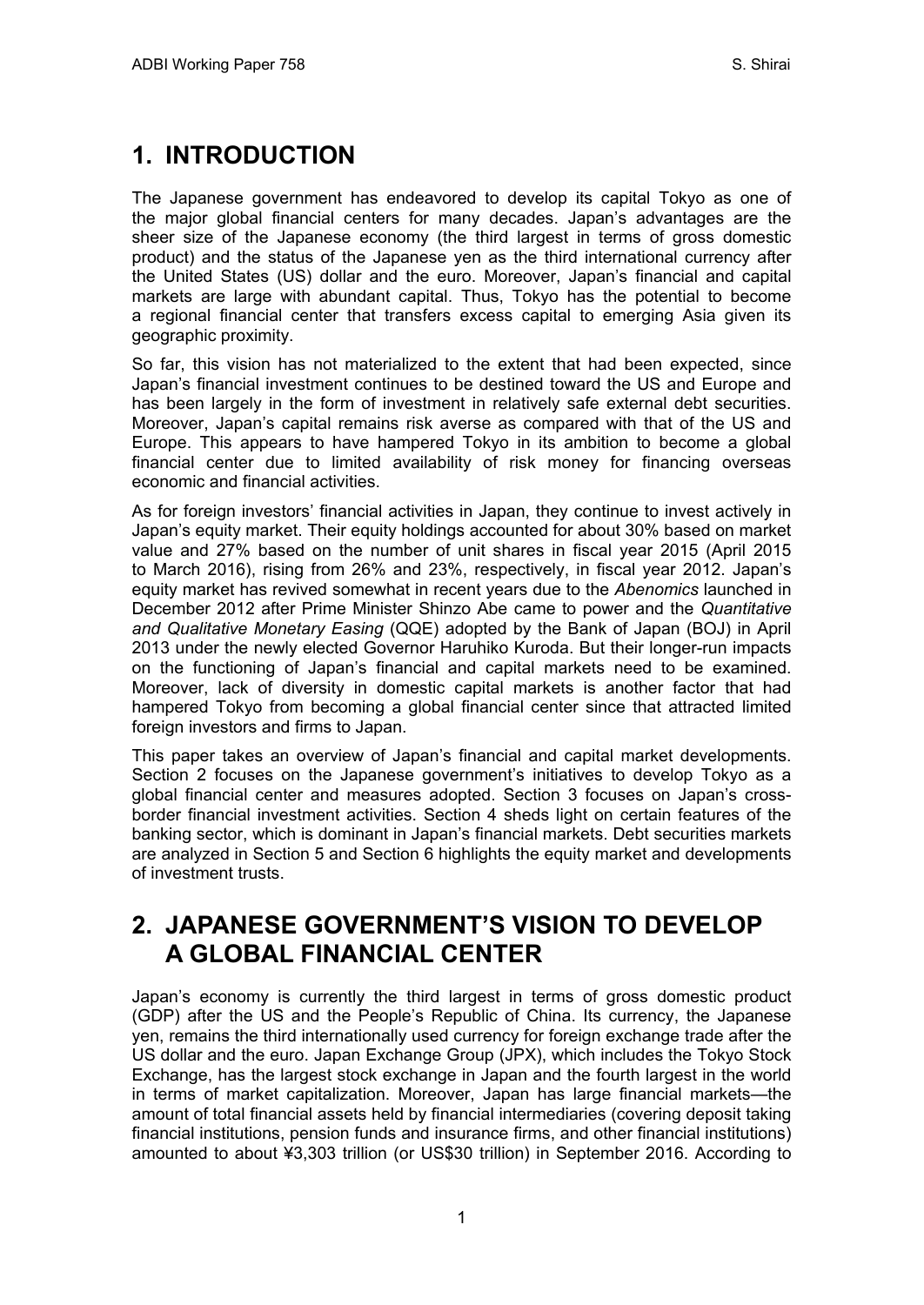the BOJ's estimates and CEIC data, this is the fourth largest in the world, following the US (US\$86 trillion) in September 2016, the eurozone (€73 trillion or US\$80 trillion) in June 2016, and the People's Republic of China (CNY236 trillion or US\$35 trillion) in September 2016.

#### <span id="page-5-0"></span>**2.1 Government's Aspiration to Internationalize the Yen and Foster Tokyo as a Top Global Financial Center**

The Japanese government has endeavored to foster Tokyo as a global financial center for many decades. Since the early 1980s, the government has envisaged realizing this vision through internationalizing the yen or increasing usage of the yen in international trade and financial transactions. This vision was put forward in the process of liberalizing the capital account in the 1980s—in addition to the already liberalized current account and the resultant free usage of the yen for international trade and current account transactions.

A series of tax measures were taken to make it more attractive for nonresidents to invest in yen-denominated debt securities including Japanese Government Bonds (JGBs) and municipal bonds. Samurai Bonds (yen-denominated bonds issued by nonresidents) and euro-yen-denominated bonds issued by nonresidents were introduced in the 1970s. Subsequently, a wide range of deregulations was adopted to further promote the yen's internationalization. Those included a further deregulation of euro-yen-denominated bonds issued by nonresidents in 1984; an introduction of euro-yen-denominated bonds issued by residents in 1984; and establishment of the Tokyo offshore market in 1986.

In 1996–2001, comprehensive financial and capital market reforms—the so-called "Japanese Financial Big Bang"—were implemented under the then Prime Minister Ryutaro Hashimoto and his ruling Liberal Democratic Party (LDP). This initiative had a clear vision to develop Japan's financial and capital markets to become comparable to the financial centers in New York and London, and at the same time utilize the huge financial assets of households to energize Japan's economy and for productive purposes. First, all cross-border transactions were liberalized in 1998 so that the deregulation process related to the yen's internationalization was completed. Second, it promoted the asset management businesses by introducing various investment trusts and their over-the-counter (OTC) sales by banks and other financial institutions. All the transactions of securities derivatives were liberalized and asset-based securities were introduced. Third, competition was promoted by permitting banks, securities companies, and insurance companies to enter each other's business fields. A switch from a licensing to a registration system for securities companies was performed with liberalized brokerage commissions. Fourth, the diversity of capital markets was promoted by establishing new markets for start-up firms and introducing electronic trading systems. In response, the Tokyo Stock Exchange established a new market for promising start-ups called "Mothers*"* (Market of High Growth and Emerging Stocks) in 1999. Finally, regulations to promote transparency and fair-trade were introduced or strengthened.

During this period, Thailand, Indonesia, Republic of Korea, and some other Asian economies experienced the Currency and Banking Crisis of 1997. The Japanese government took initiatives by providing financial support and official development assistance to Asia. In the middle of the Thai crisis, moreover, the Japanese government promoted an idea of establishing an Asian Monetary Fund—a regional financing institution that would complement the International Monetary Fund (IMF) activities in Asia in 1997. However, this vision failed to materialize in the face of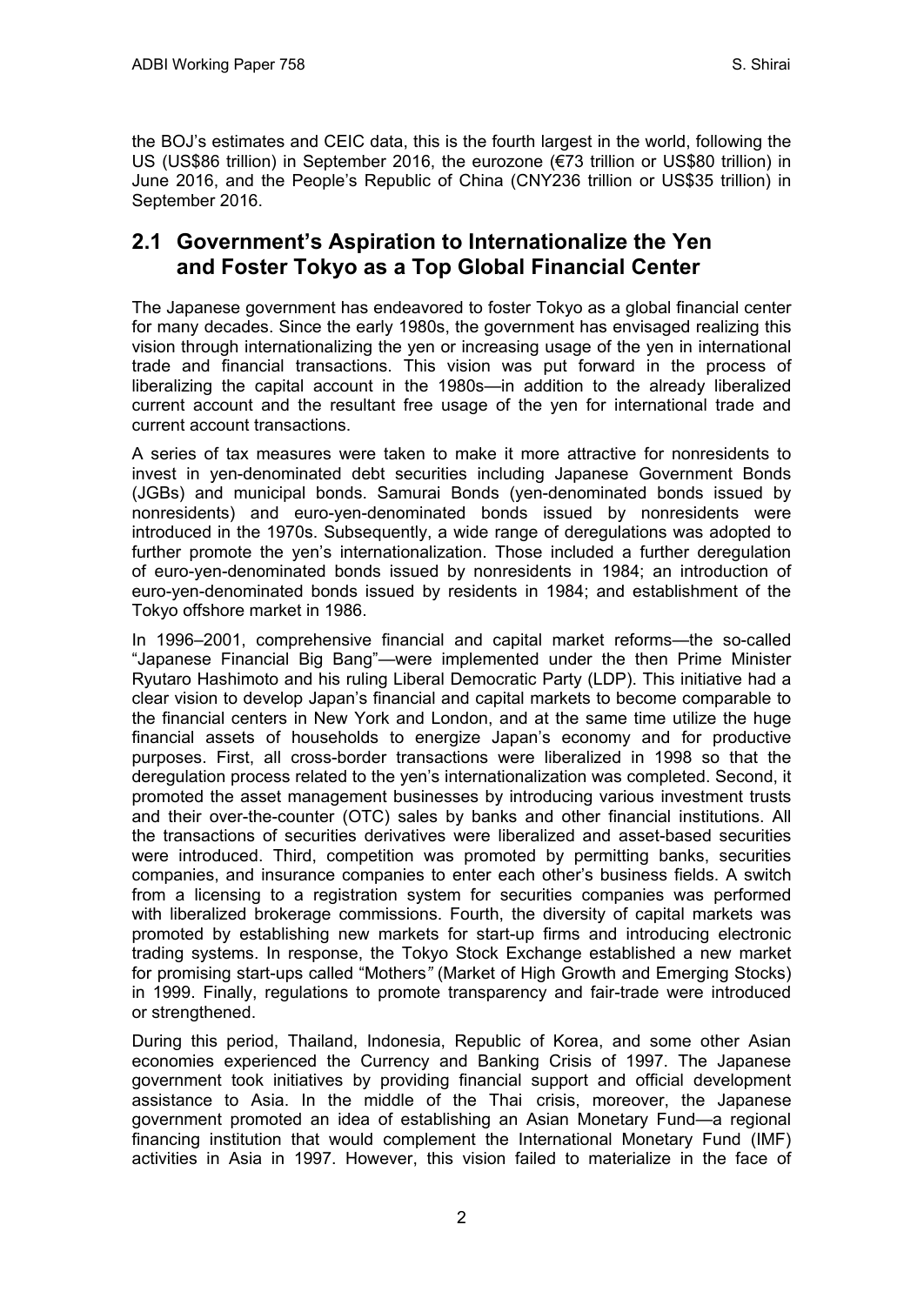opposition from the region, the US, and the IMF. Instead, the Asia region decided to develop a regional swap arrangement framework, the so-called "Chiang Mai Initiative" among the Association of Southeast Asian Nations (ASEAN) plus Three (the People's Republic of China, Japan, and Republic of Korea) in May 2000.

Moreover, many Asian governments found it necessary to reduce bank dependence and develop capital markets to prevent another currency and banking crisis. Accordingly, the ASEAN plus Three adopted the Asian Bond Initiative in 2012 to develop local currency-denominated bond markets and facilitate regional bond market integration. The Executive's Meeting of East Asia and Pacific Central Banks (EMEAP) group—including central banks in the People's Republic of China, Japan, Republic of Korea, Australia, New Zealand, Thailand, Singapore, etc.—took the initiative to form a jointly-managed fund (*Asian Bond Fund* [ABF]) utilizing a part of foreign reserves to invest in US dollar-denominated and local currency-denominated bonds issued in Asia.

#### <span id="page-6-0"></span>**2.2 Prime Minister Abe's Vision to Make Tokyo a Top Global Financial Center in Asia**

In Japan, the view that Japan could play a major role in transferring abundant capital to emerging economies and developing countries in Asia is widely held. Japan could utilize excess capital to promote financial development and finance long-term investment and infrastructure projects needed to sustain economic growth and raise living standards in the region.

The LDP has maintained this vision for a long time. The LDP policy manifesto was issued in 2010 when the LDP was an opposition party led by Mr. Sadakazu Tanigaki. The manifesto stressed that it would aim to foster Japan as the leading center of financial and asset management activities in Asia. This would be achieved by fostering competitive financial and capital markets and improving the business environment. Such improvements would enable firms to become more competitive through expanding their economic activities and utilizing households' financial assets more efficiently.

The same vision was repeated in 2012 when the then opposition LDP was led by Mr. Shinzo Abe. After the LDP seized political power following a landslide victory in the general election of December 2012, the 2013 policy manifesto repeated its goal of creating Asia's leading financial center and added the further goal of Japan becoming the world's leading financial center within 5 years.

To realize this vision, the Japanese government has taken various measures to attract foreign firms and make Japan's capital markets more attractive. First, the effective corporate tax (including central and local government taxes) was lowered from around 38% to around 35% in fiscal year 2014, further to around 32% in fiscal year 2015, and to 29.97% in fiscal year 2016.

Second, the government reformed the basic portfolio of public pension reserve assets (about ¥145 trillion) managed by the Government Pension Investment Fund (GPIF) in October 2014. The target allocation of domestic bonds (mainly comprising JGBs) dropped from 60% to 35% with a change in the permissible range from  $\pm 8\%$  to  $\pm 10\%$ . Instead, the target allocations for the following assets were increased: for domestic equity from 12% to 25% with a permissible range of  $\pm 6\%$  to  $\pm 9\%$ , for external equity from 12% to 25% with a permissible range of ±5% to ±8%, for external bonds from 11% to 15% with a permissible range of  $\pm 5\%$  to  $\pm 4\%$ ; and the target allocation for short-term assets was eliminated (it was 5% prior to the reform).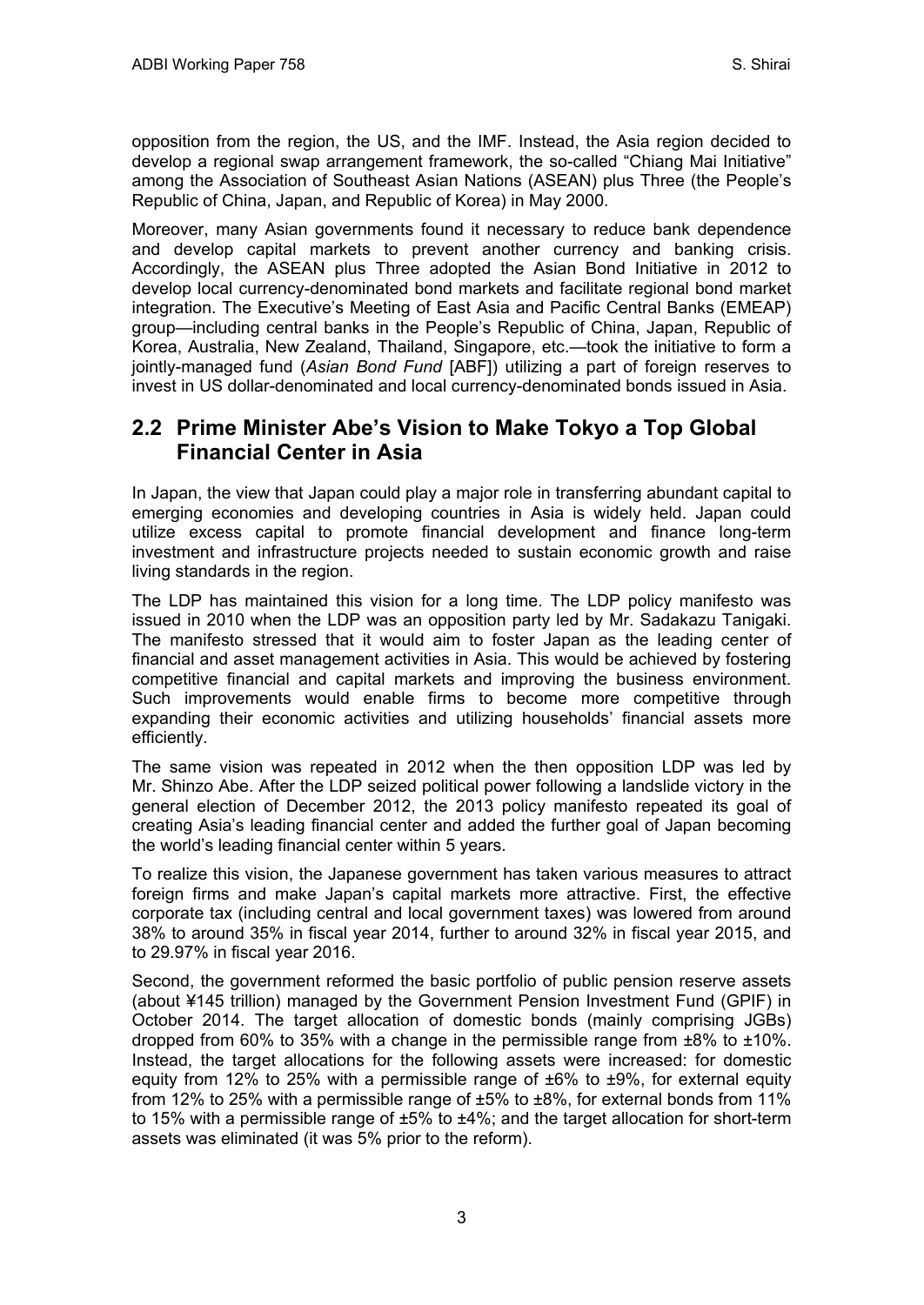Third, the government has attempted to induce individuals to take greater risk to accumulate assets and diversify their financial assets by introducing the Nippon Individual Savings Account (NISA) in 2014—modeled after the Individual Savings Account (ISA) adopted in the United Kingdom. Under the NISA, all dividends and capital gains are tax-free, and individuals aged 20 years or over are currently able to invest up to ¥1.2 million per year. In 2016, the Junior NISA was introduced for individuals under 20 years old by allowing their parents and guardians to open an account for a child and contribute up to ¥800,000 annually on behalf of the child.

In 2015, moreover, Prime Minster Abe announced that the Japanese government would provide about US\$110 billion over 5 years to support infrastructure projects in Asia. This would be achieved through increasing yen-denominated official development assistance, strengthening financial support for the Asian Development Bank, and promoting Japanese commercial banks and firms to participate in the investment and financing projects operated by the Asian Development Bank and the Japanese government. The 2016 manifesto repeated the same vision to foster Tokyo as Asia's leading financial center without specifying a timeframe for achieving this.

### <span id="page-7-0"></span>**2.3 Tokyo Metropolitan Government's New Initiatives**

Since 2014, the Tokyo Metropolitan Government has been taking its own initiatives to promote Tokyo as an attractive and reliable city at the center of international finance by establishing a task force. This move was inspired by the decision in September 2013 of the International Olympic Committee to select Tokyo as the host city of the 2020 Olympic Games. The Tokyo Metropolitan Government found that it would be a good opportunity to promote Tokyo as a global financial center given that a lot of attention would be paid to Tokyo over this period. The vision is to circulate domestic capital and capital from abroad including New York and London and Asia and invite foreign financial institutions and firms to establish businesses in Tokyo. In the same year, it came up with a report called "Initiatives for the Tokyo Global Financial Center" with detailed proposals including tax incentives, measures to improve the living environment for foreigners, and suggestions for developing a more business-oriented environment. These initiatives are in line with the Japanese government's efforts to foster Japan as a top global financial center in Asia.

## <span id="page-7-1"></span>**2.4 Assessment on the Progress of Yen's Internationalization**

Despite all these government efforts, the yen has not become internationalized as much as the Japanese government wished. The progress can be assessed based on the following four measures: (1) currency composition and location of sales desks with regards to various kinds of foreign exchange trade, (2) currency composition and location of active transactions with regards to OTC interest rate derivatives, (3) invoice currency used for Japan's exports and imports, (4) currency composition with regards to foreign reserves held by monetary authorities.

First, the *Triennial Central Bank Survey* compiled by the Bank of International Settlements (BIS 2016) indicates that the US dollar, the euro, and the yen were the three top currencies on one side of all foreign exchange trade undertaken from 2000 to 2016. In the latest 2016 report, these currencies accounted for 88%, 31%, and 22% of all trades, respectively—although they dropped from 90%, 38%, and 24%, respectively, in 2001. After the Global Financial Crisis of 2008–2009, the share of the US dollar strengthened moderately from 86% in 2007 to 88% in 2016, maintaining its status as a dominant vehicle currency. The share of the yen also rose moderately from 17% in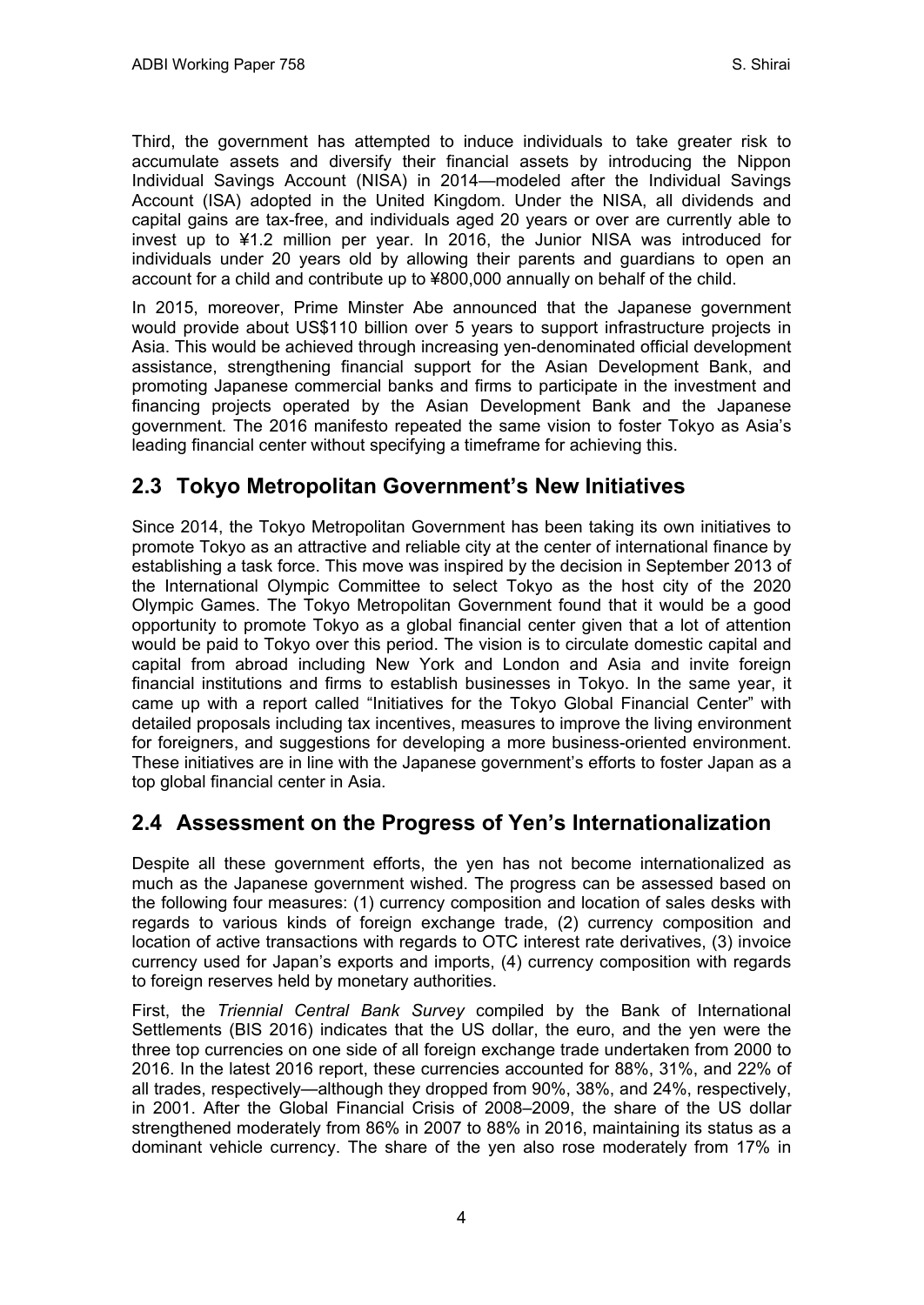2007 to 22% in 2016, while that of the euro dropped from 37% to 31%. The British pound sterling remains the fourth currency, maintaining its market share of about 13% over the period.

In recent years, the presence of other currencies has strengthened in foreign exchange transactions. For example, the Australian dollar and the Canadian dollar increased their market shares from 4% in 2001 to 7% in 2016, respectively. The more noticeable change is the growth of the Chinese renminbi from zero percent in 2001 to 4% in 2016. The renminbi became the eighth most actively traded currency in the world and the most actively traded emerging market currency. This is a result of the Chinese government's efforts to promote its currency to be used in trade transactions, liberalize cross-border financial investment, and promote currency swap arrangements with foreign central banks. In September 2016, the IMF launched the new Special Drawing Right (SDR) basket including the renminbi as the 5th currency after the US dollar, the euro, the yen, and the British pound—based on the decision to include the renminbi in the SDR basket in November 2015.

In terms of the locations where foreign exchange trade takes place, the largest sales were in the United Kingdom, where 37% of foreign exchange trading was intermediated in April 2016, followed by the US (20%); Singapore (8%); Hong Kong, China (7%); and Japan (6%). The locational advantage of the United Kingdom is maintained with its market share rising from 32% in 2001 to 37% in 2016. The share of the US also rose from 16% to 20% over the same period. By contrast, Japan's share dropped from 9% to 6% while the shares of Singapore and Hong Kong, China rose from 6% to 8% and from 4% to 7%, respectively. In addition, the Japanese yen is transacted more actively in the United Kingdom than in Japan—just like the US dollar and the euro are being more actively transacted in the United Kingdom than in the US and the eurozone, respectively.

Second, with regards to OTC interest rate derivatives trade in April 2016, the yen's presence is less strong than in foreign exchange trade. The most actively traded OTC interest rate derivatives were US dollar-denominated instruments, which accounted for about half of all interest rate derivative turnover, followed by euro-denominated instruments. Yen-denominated instruments were ranked only 5th after British pound sterling- and Australian dollar-denominated instruments, and remained below pre-crisis levels. In terms of geographical distribution, OTC interest rate derivatives were traded most actively in the US, followed by the United Kingdom; France; Hong Kong, China; Singapore; Australia; and Japan.

Third, the invoice currency used for Japan's international trade remained centered on the US dollar, according to data released by the Ministry of Finance. In terms of Japan's exports, the US dollar accounted for half, followed by the yen (37%). The relatively high share of the yen mainly reflects intra-firm trade transactions between Japanese manufacturers and their subsidiaries and/or contractors operating in Asia. Japan's exports to the US have been dominated by the US dollar, which accounted for 86%, followed by the yen (14%). By contrast, the US dollar continues to be a dominant invoice currency for Japan's imports from the world, accounting for about 70% of total imports. This mainly reflects Japan's heavy reliance on commodity imports. This pattern of invoice currency composition has not changed much since 2000, and was similar before and after the Global Financial Crisis.

Fourth, currency composition of official foreign exchange reserves compiled by the IMF indicates that the US dollar continues to be a dominant reserve currency although its share dropped over time. Its share of allocated reserves—defined as foreign reserves whose detailed decomposition data are available and account for about 70% of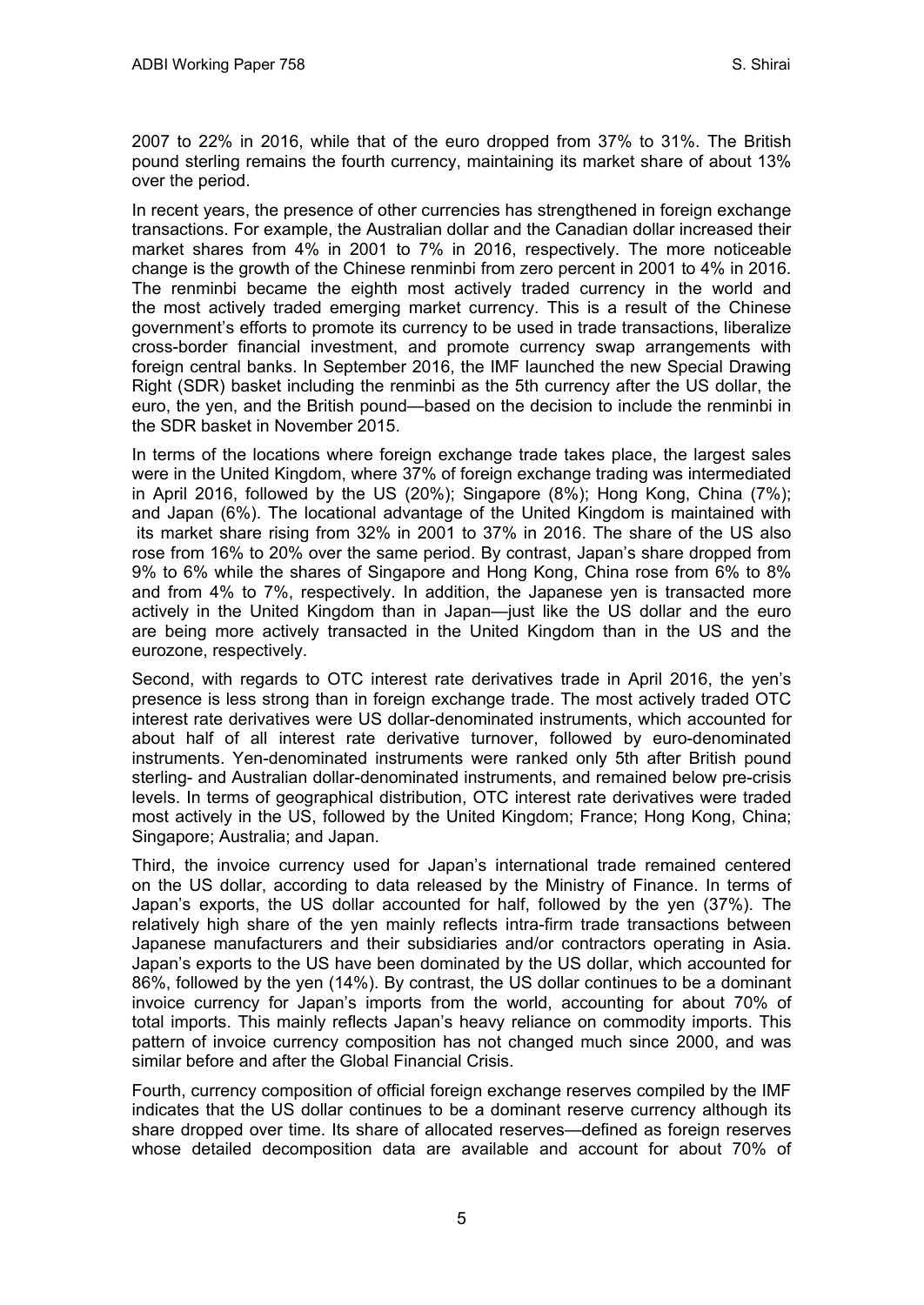total foreign reserves—dropped from 72% in 2000 to 64% in 2007 and maintained the same ratio in 2016. The euro remained the second reserve currency over the same period—its share rose from 18% in 2000 to 26% in 2007 but dropped to 20% in 2016. The yen was the third reserve currency in 2000, accounting for 6% of allocated reserves, but was then overtaken by the British pound sterling, with its share of allocated reserves declining to 3% in 2007 and rising moderately to 4% in 2016. The British pound sterling's share rose from 3% in 2007 to 5% in 2007 and maintained this share in 2016.

#### <span id="page-9-0"></span>**2.5 Tokyo Financial Center Ranked Fifth since 2007**

Tokyo has been ranked the fifth largest financial center according to the *Global Financial Center Index* (GFCI) published by Z/Yen from its first release in 2007 until its most recent release in March 2017. While the gaps are narrowing, Tokyo remains far behind London and New York, which stand out as the only truly global financial centers. Tokyo also remains constantly behind Singapore and Hong Kong, China—the third and fourth ranked financial centers that play a dominant role in circulating money between Asia and the rest of the world. Singapore functions mainly as a gateway to Southeast Asia, while Hong Kong, China serves as a gateway to mainland People's Republic of China.

GFCI ranking is assessed based on five categories (business environment, human capital, infrastructure, financial sector development, and reputation). Tokyo is ranked fifth in terms of human capital and infrastructure, but sixth in terms of business environment and financial sector development and seventh in terms of reputation. Reputation had the lowest ranking, perhaps due to relatively low comparative positioning against other financial centers and relatively slow financial innovation, although Tokyo provides an attractive high-quality living environment for many foreigners.

The relatively low ranking on business environment could be attributable to high corporate taxes, moderate economic growth, and some labor market rigidity, despite a favorable score for political stability without strong anti-government anti-globalization populism movements. The corporate tax rate was cut starting in fiscal year 2014 as pointed out above. The rate is currently comparable to that of Germany (30.18%) and lower than that of the US (38.9%), but still higher than that of the United Kingdom (19%), Singapore (17%), Republic of Korea (24%), and Australia (25%). The labor market still requires reforms that enable workers to achieve a better balance between work and life by reducing long working hours, that eliminate income tax and social security incentives that promote female labor market participation on a part-time basis, and that reduce differences in wages and social security benefits between regular and nonregular workers.

Moreover, the relatively low ranking on financial sector development could be related to lack of diversity in the financial and capital markets as well as declining market liquidity partially caused by massive monetary easing, as explained in Sections 4-6. It may be also associated with lack of the depth of industry clusters especially in the financial services and related sectors including financial advisory, consulting, accounting, and legal advice.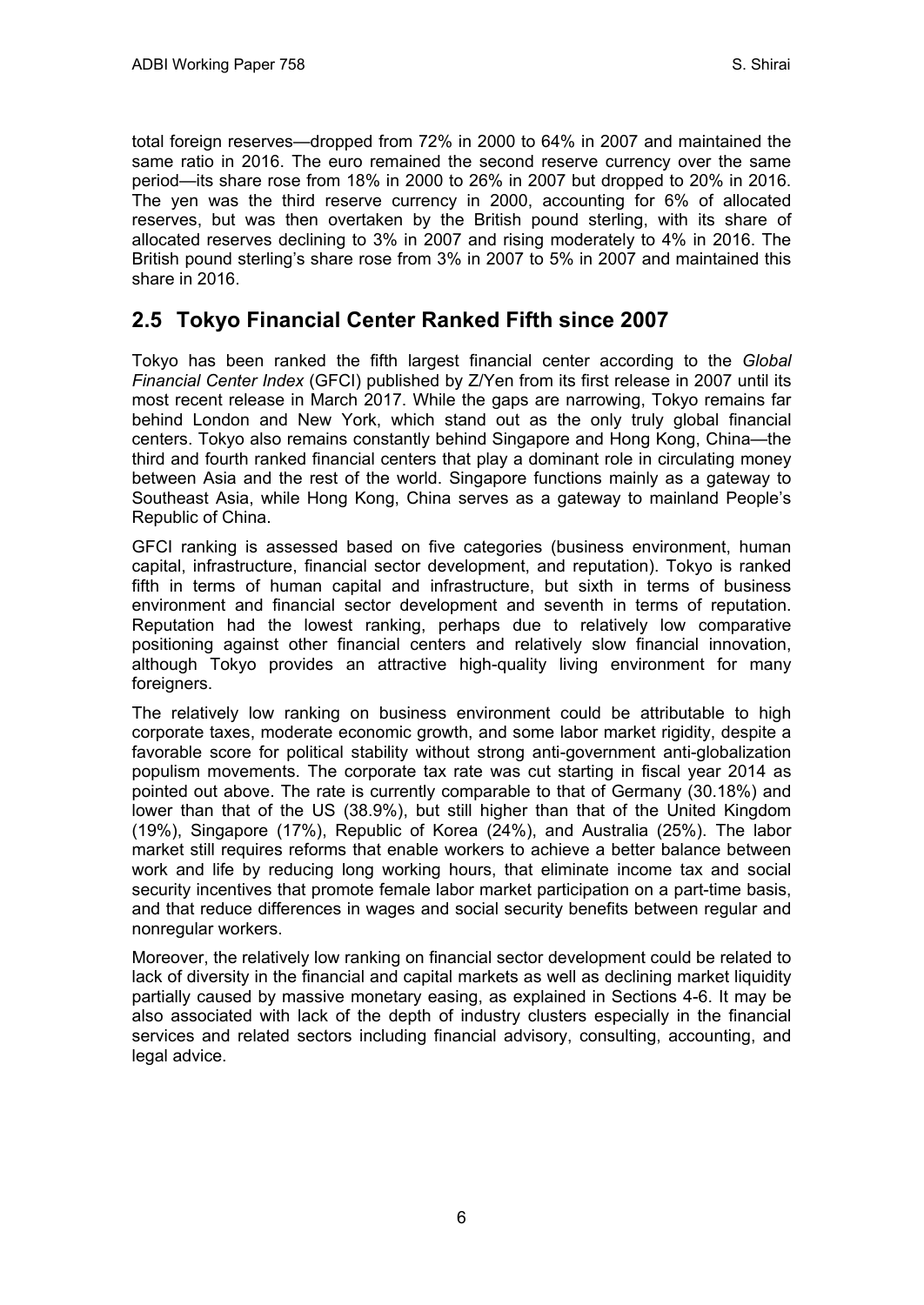## <span id="page-10-0"></span>**3. JAPAN'S CROSS-BORDER FINANCIAL INVESTMENT AND FINANCIAL INTERGRATION WITH THE WORLD**

The Japanese government's long-standing vision to foster a global financial center especially for Asia is aimed at promoting greater private sector cross-border financial activities between Japan and Asia. This section, therefore, focuses on Japan's crossborder capital flows by examining changes in external financial asset and liability.

#### <span id="page-10-1"></span>**3.1 Japan's Financial Assets Concentrated toward Advanced Economies**

Developing Tokyo as a regional financial center in Asia could be a challenging task given that Japan's cross-border outbound and inbound transactions remain predominantly with advanced economies such as the US and Europe.

|      |                    | <b>External Assets</b>      |            |              |               |                   |                 |               |  |  |
|------|--------------------|-----------------------------|------------|--------------|---------------|-------------------|-----------------|---------------|--|--|
|      |                    | <b>Portfolio Investment</b> |            |              |               |                   |                 |               |  |  |
|      |                    |                             |            |              |               | <b>Debt</b>       | Foreign         |               |  |  |
| Year |                    | <b>Total</b>                | <b>FDI</b> | <b>Total</b> | <b>Equity</b> | <b>Securities</b> | <b>Reserves</b> | <b>Others</b> |  |  |
| 2000 | <b>Billion Yen</b> | 341.520                     | 32,307     | 150.115      | 30.133        | 119,982           | 41,478          | 117,620       |  |  |
|      | % of Total         |                             | 9          | 44           | 9             | 35                | 12              | 34            |  |  |
| 2007 | <b>Billion Yen</b> | 611,050                     | 62,416     | 287,687      | 65,376        | 222,311           | 110,279         | 150,668       |  |  |
|      | % of Total         |                             | 10         | 47           | 11            | 36                | 18              | 25            |  |  |
| 2016 | <b>Billion Yen</b> | 997,771                     | 159,194    | 452,917      | 162,879       | 290,037           | 142,560         | 243,100       |  |  |
|      | % of Total         |                             | 16         | 45           | 16            | 29                | 14              | 24            |  |  |
|      |                    | <b>External Liability</b>   |            |              |               |                   |                 |               |  |  |
|      |                    | <b>Portfolio Investment</b> |            |              |               |                   |                 |               |  |  |
|      |                    |                             |            |              |               | <b>Debt</b>       |                 |               |  |  |
| Year |                    | <b>Total</b>                | <b>FDI</b> | <b>Total</b> | <b>Equity</b> | <b>Securities</b> | <b>Others</b>   |               |  |  |
| 2000 | <b>Billion Yen</b> | 208,473                     | 6,096      | 101,609      | 63,222        | 38,387            | 100,768         |               |  |  |
|      | % of Total         |                             | 3          | 49           | 30            | 18                | 48              |               |  |  |
| 2007 | <b>Billion Yen</b> | 360,828                     | 15,703     | 221,487      | 142,031       | 79,456            | 123,638         |               |  |  |
|      | % of Total         |                             | 4          | 61           | 39            | 22                | 34              |               |  |  |
| 2016 | <b>Billion Yen</b> | 648,658                     | 27,840     | 324,469      | 181.530       | 142,938           | 296,349         |               |  |  |
|      | % of Total         |                             | 4          | 50           | 28            | 22                | 46              |               |  |  |
|      |                    | <b>Net External Asset</b>   |            |              |               |                   |                 |               |  |  |
|      |                    | <b>Portfolio Investment</b> |            |              |               |                   |                 |               |  |  |
|      |                    |                             |            |              |               | <b>Debt</b>       |                 |               |  |  |
| Year |                    | <b>Total</b>                | <b>FDI</b> | <b>Total</b> | <b>Equity</b> | <b>Securities</b> | <b>Others</b>   |               |  |  |
| 2000 | <b>Billion Yen</b> | 133,047                     | 26,211     | 48,506       | $-33,089$     | 81,595            | 16,852          |               |  |  |
| 2007 | <b>Billion Yen</b> | 250,222                     | 46,713     | 66,200       | $-76,655$     | 142,855           | 27,030          |               |  |  |
| 2016 | <b>Billion Yen</b> | 349,113                     | 131,354    | 128,448      | $-18,651$     | 147,099           | $-53,249$       |               |  |  |

#### **Table 1: Japan's External Asset and External Liability**

FDI = foreign direct investment.

Source: Bank of Japan.

Table 1 reports that Japan's total external assets accumulated from foreign direct investment (FDI), portfolio investment, foreign reserves, and others (including loans and deposits) rose sharply from ¥341 trillion yen (65% of GDP) in 2000 to ¥611 trillion (115% of GDP) in 2007 and further to ¥998 trillion (186% of GDP) in 2016. Net external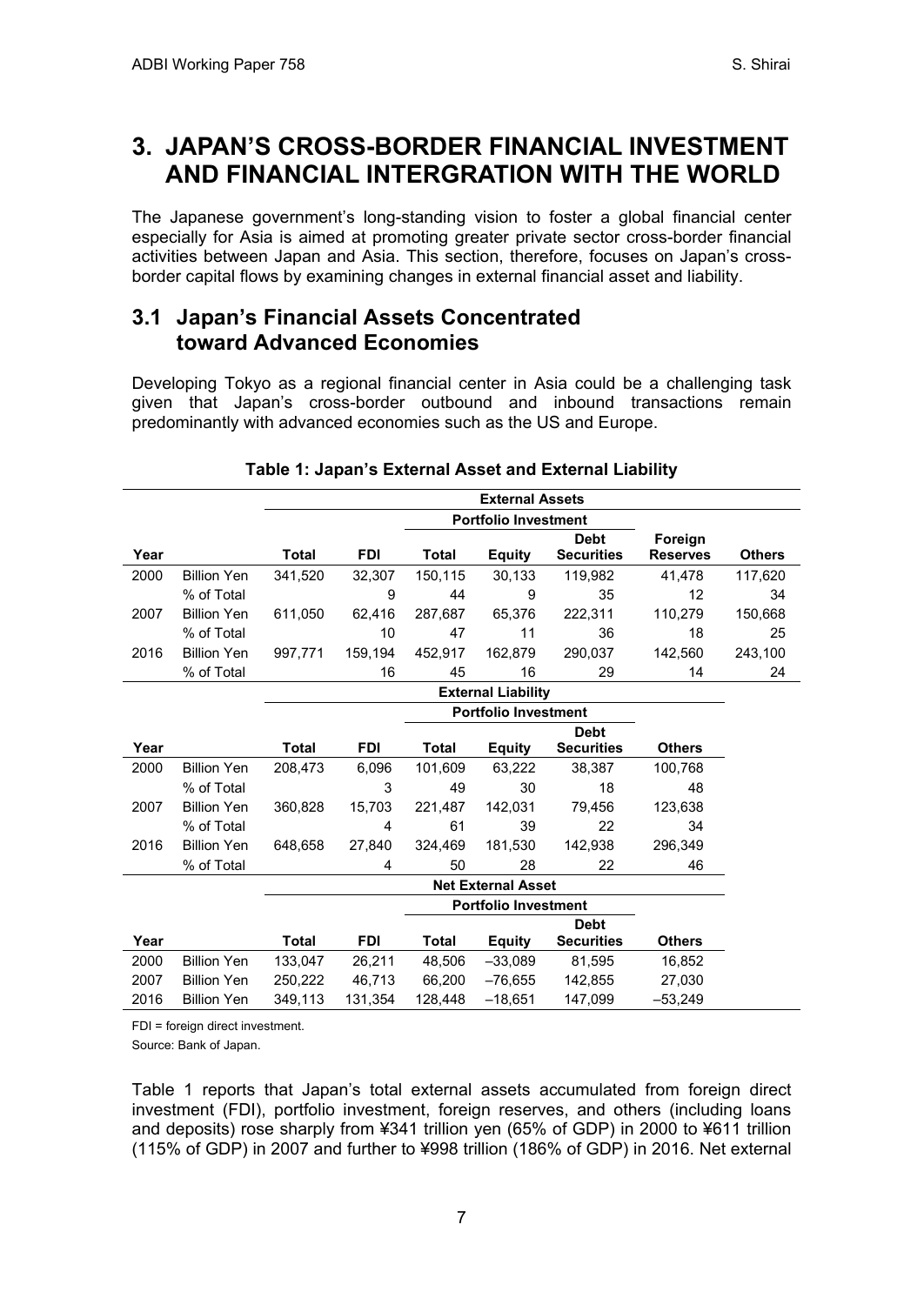assets—the difference between external assets and liabilities—also rose, from ¥133 trillion (25% of GDP) in 2000 to ¥250 trillion (47% of GDP) in 2007 and further to ¥349 trillion (65% of GDP) in 2016. This indicates that Japan remains a net international creditor nation.

Among various external assets, assets related to portfolio (securities) investment accounted for the largest component. According to the portfolio investment destination by region (data available for 2014–2016), it largely comprised debt securities from the US, which include treasury securities, agency bonds (bonds issued by Government-Sponsored Enterprises [GSEs]), agency mortgage-backed securities (MBSs issued by the GSEs), etc. Holdings of debt securities issued by the US accounted for 36% of external assets related to portfolio investment in 2014, and they rose to 39% in 2015 and further to 41% in 2016. The second largest debt security assets are those issued by Europe—they accounted for 33% of total external assets related to portfolio investment in 2014, but dropped to 30% in 2015 and further to 28% in 2016. Together with foreign reserves held by the Japanese government, holdings of US securities are quite large.

The preference for relatively safer external debt securities over external equity reflect that Japan's investors are largely risk averse. This may be attributable to the composition of the investor base—the major investors are commercial banks, insurance firms, pension funds, and some investment trusts. Commercial banks and institutional investors have increased investing in external debt securities since QQE, which has resulted in substantially low returns in Japan. They tend to prefer debt securities due to financial regulations and their asset-liability management for pension funds and insurers.

It is noteworthy that the share of external equity holdings rose gradually from 9% of external assets on portfolio investment in 2000 to 11% in 2007 and further to 16% in 2016. This is partly attributable to the reform of the basic portfolio of public pension reserve assets managed by the GPIF as mentioned above. Despite a diversification of outbound portfolio investment, Japan's preference for external debt securities remains largely unchanged.

### <span id="page-11-0"></span>**3.2 High Hedging Cost as a Barrier to Rapid External Investment**

One of the major challenges for Japan's financial institutions with regards to external investment lies in how to secure stable US dollar funding sources in the face of high hedging cost. From 2014, US dollar funding premiums in the foreign exchange swap and cross-currency basis swap markets rose substantially against the Japanese yen. Various factors contributed to the higher US dollar funding premium or a negative foreign exchange swap-implied yen rate. A key factor is increased demand for the US dollar as a result of Japanese financial institutions' greater incentives to invest in the US in response to interest rate differentials, i.e., higher interest rates in the US than in Japan and the eurozone as a result of monetary policy divergence.

Another factor is that tighter financial regulations prevented US financial institutions from actively engaging in financial transactions as providers of US dollars to Japanese and European financial institutions. Moreover, the Money Market Fund (MMF) reform made it more expensive for external financial institutions including Japanese banks to raise US dollars in the US interbank money markets, adding to the higher dollar funding cost. The MMF reform announced in 2014 by the US Securities and Exchange Commission with effect from October 2016 required floating net present value for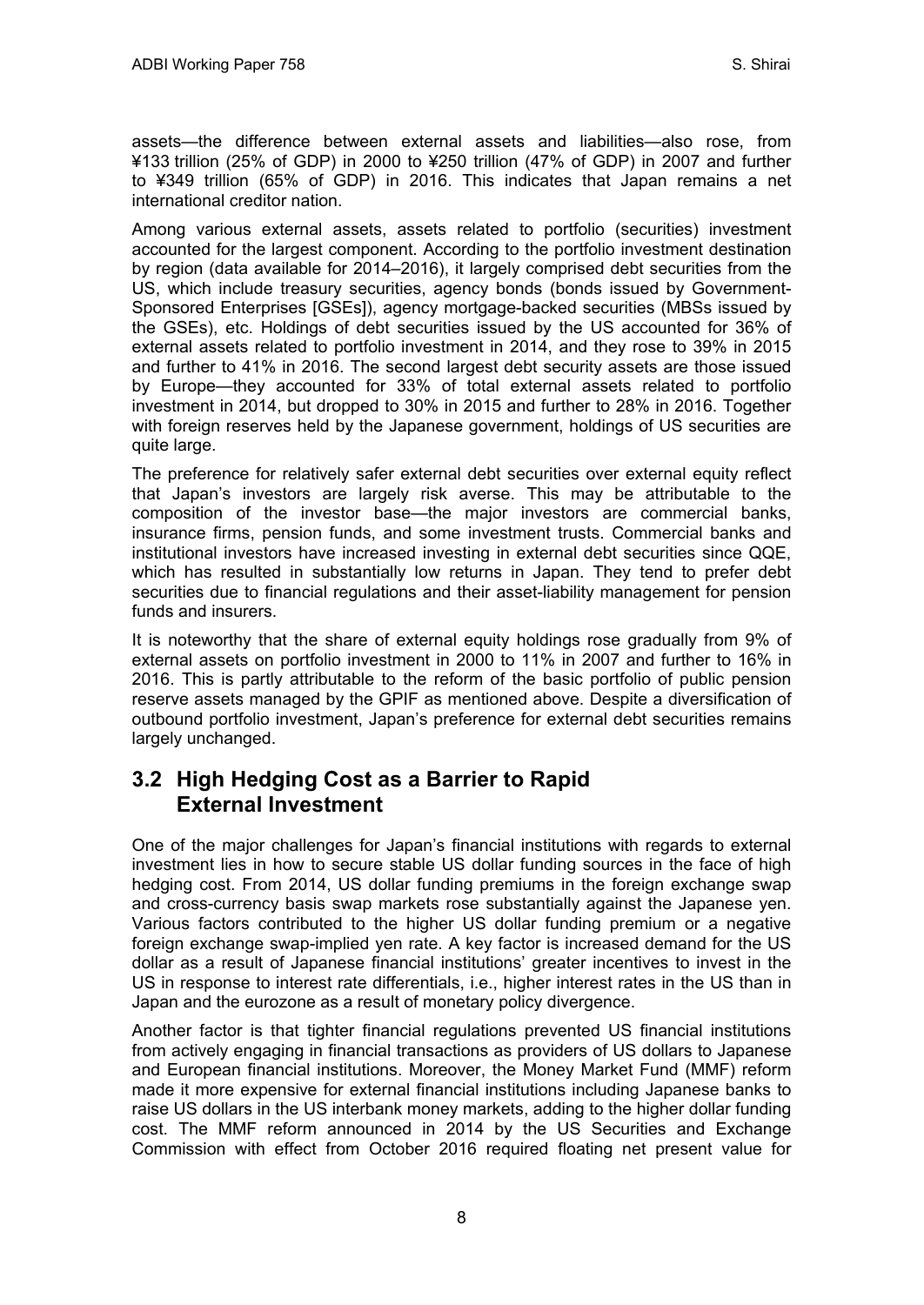institutional prime MMFs that invest in commercial paper, certificates of deposit, and other non-treasury bills, thereby allowing the daily share prices of these funds to fluctuate—a big shift from the past practice of maintaining a constant share price of one US dollar. Also, the MMF reform permitted institutional prime MMFs to impose a fee on redemption under certain conditions. The MMF reform resulted in a shift of funds from institutional prime MMFs to government MMFs, which are not subject to the reform.

Consequently, Japanese banks have found it expensive to raise US dollars through using the commercial paper and certificate of deposit funding tools in the US. In response to higher dollar funding cost, some Japanese financial institutions diversified foreign securities investment toward agency mortgage-backed securities (MBS) and corporate bonds in the US whose returns had been higher than the US treasury securities, or alternatively, euro-denominated sovereign bonds whose hedging cost had been lower than the US dollar. Some financial institutions increased external investment without hedging exchange rate risk. Nonetheless, financial institutions must counterbalance additional risk borne by investing in riskier assets or without hedging exchange rate risk since financial regulations require additional capital accumulations.

Moreover, regional banks that had increased investment in US securities have faced large losses since the sharp increase in US interest rates triggered by the US Presidential election. Also due to the high hedging costs, they have been more cautious in investing in foreign securities from late 2016.

### <span id="page-12-0"></span>**3.3 Foreign Investors' Preference for Japan's Equity over Debt Securities**

Japan's total liability accumulated from FDI, portfolio investment, and others rose from ¥208 trillion in 2000 to ¥361 trillion in 2007 and further to ¥645 trillion in 2016. Most portfolio investment in Japan originates from the US and Europe. Unlike Japan's portfolio investment abroad, however, portfolio investment from US and eurozone companies in Japan has concentrated on Japan's equity rather than Japan's debt securities since 2000. This trend continued after the adoption of QQE.

From end-December 2012, moreover, foreign investors began to increase equity investment in response to a rise in stock prices driven by the launch of *Abenomics* and the subsequent QQE adopted by the BOJ. Stock prices rose sharply as shown by major stock price measures including Nikkei 225, Tokyo Stock Price Index (TOPIX), and JPX Nikkei 400 (Figure 1). Nikkei 225 exceeded the highest level recorded prior to the Global Financial Crisis. Nevertheless, Japan's stock prices have never recovered to the historically highest level achieved in December 1989 (¥38,947 in the case of Nikkei 225 and 2,884 points in the case of TOPIX) during the stock (and real estate) bubble period of 1986-1991. The bubbles were generated due to the government' increase in public investment projects and the BOJ's cut in the interest rate to cope with the recession driven by the 1985 Plaza Accord and associated yen's sharp appreciation. Market prices recovered to about half of the maximum price levels on two occasions: one in early 2000 and the other after the launch of *Abenomics* and QQE (2015 and from late 2016 to 2017 after Mr. Donald Trump's victory in the US presidential election on 8 November 2016). However, prices have been quite volatile and high levels were never sustained for long.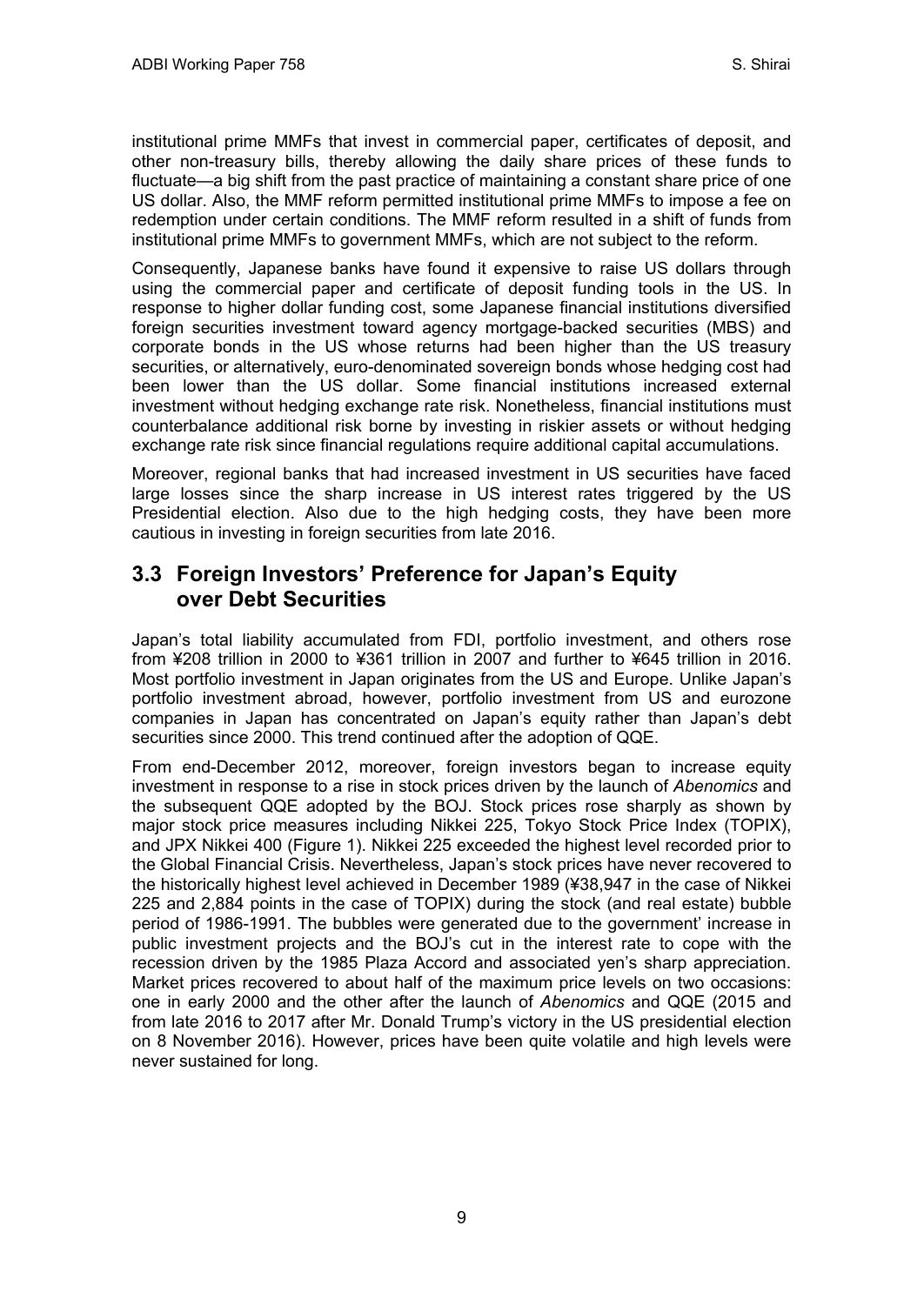

**Figure 1: Stock Market Price Developments**  (Yen, Points)

Note: Units of Nikkei 225 and JPX Nikkei 400 are points, and the unit of Nikkei 225 is yen. Source: CEIC.

Returns on debt securities were low before QQE and became lower under QQE, so bonds are too expensive for foreign investors unless they are able to obtain the yen cheaply through the cross-currency basis swap against the US dollar. Since the cost of obtaining the yen for these investors is much cheaper than negative returns from holding TBs, nonresidents accounted for 51% of the outstanding TBs issued at end-December 2016. Until end-September 2016 the BOJ was the largest holder of TBs, but it reduced its holdings perhaps due to an increase in their prices. Foreign investors' share accounted for only 5.5% of the outstanding JGBs. In terms of outstanding JGBs and TBs combined, foreign investors held 10.5%. This suggests that nonresidents' holding of TBs reflects low funding cost rather than intrinsic interest in Japanese bonds.

Overall, equity is riskier than debt securities. Thus, the differences in portfolio investment patterns between Japanese investors and foreign investors suggest that Japanese investors tend to be more risk averse than their counterparts in the US and the eurozone. While Japanese investors tend to be concentrated in commercial banking, insurance industry, and pension funds, foreign investors tend to be more diverse and many are nonbank financial institutions including short-term oriented investors.

### <span id="page-13-0"></span>**3.4 Japan's One-Sided FDI Flows**

Japan's outbound FDI is another important type of investment by Japanese firms, although the amount of FDI assets (accumulated amount of outbound FDI) is much smaller than those of securities and others (Table 1). Regional decomposition is available for 2014–2016. Asia accounts for about 30% of Japan's outbound FDI assets throughout the period, suggesting the region is an important destination of capital for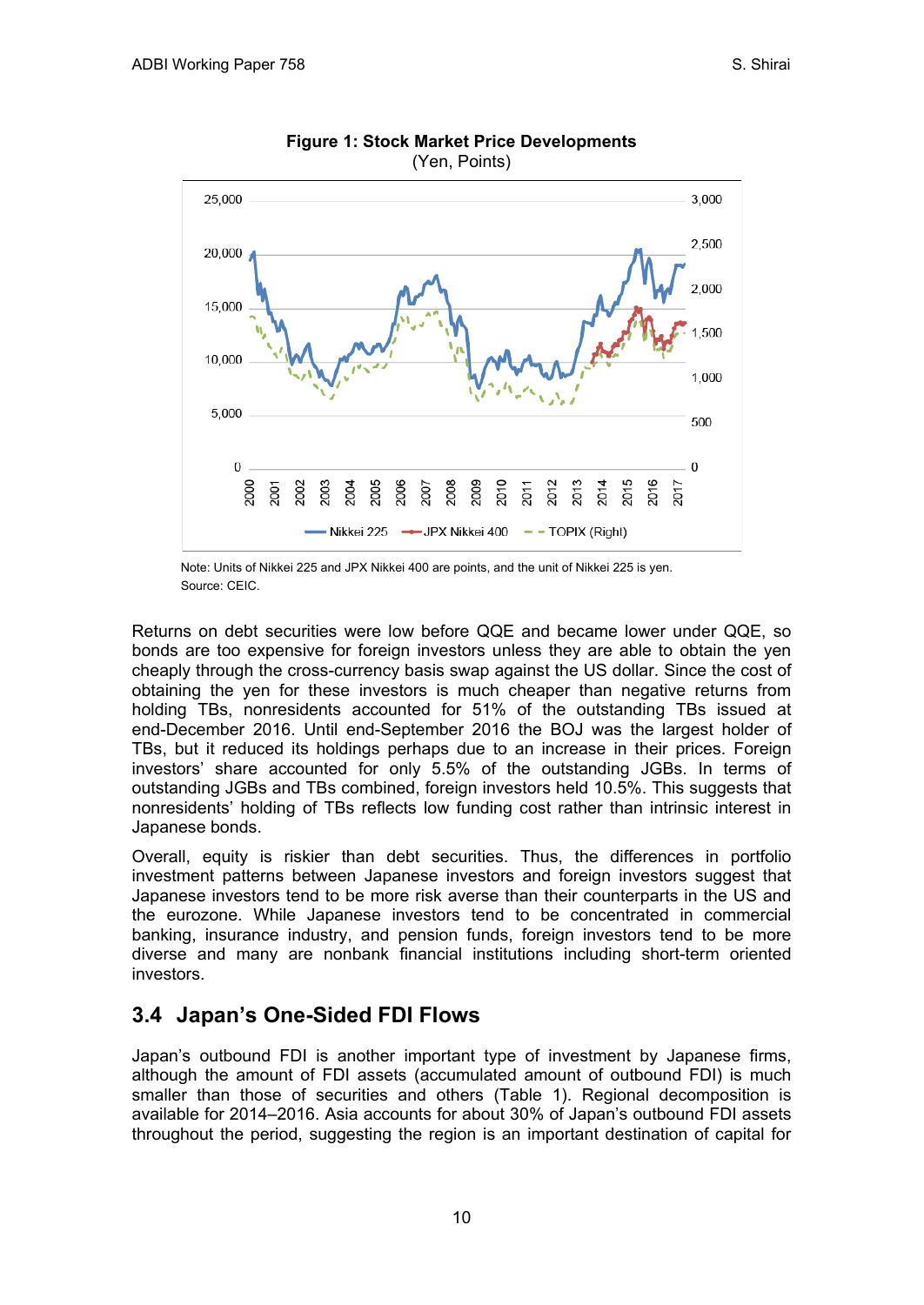Japanese firms. Indeed, the presence of Japanese manufacturers including automobile producers is large and noticeable in many Asian economies.

The amounts of assets related to outbound FDI to the US and Europe are equally large, accounting for about 35% and about 25% of total outward FDI, respectively. Again, advanced economies are important destinations of Japan's FDI capital. This is a reflection of the fact that Japan has competitive advantage in producing and exporting high-quality, relatively expensive export products, so these firms tend to increase production in these mature markets. The presence of the Japanese banking sector remained relatively large globally until the first half of the 1990s with the number of overseas branches reaching the peak of 380 in 1996. Since then, the domestic nonperforming loans rose rapidly, and the growing banking sector problems promoted the merger and acquisitions within the sector and a decline in the number of overseas branches (to 92 by 2011). Since 2012, the number of foreign branches began to rise moderately to 102 as of September 2016, reflecting the soundness of the baking sector and the need to develop new business opportunities in other countries in the face of substantially low interest rate and limited credit demand domestically.

With regards to external liability related to FDI (accumulated amount of inbound FDI), the amount is relatively small compared with external assets related to FDI and accounts for only 17% of external assets related to FDI. Despite a cut in the corporate tax rate, as mentioned above, the FDI inflow remains limited. Among source regions, Europe is the most active FDI investor in Japan, accounting for about 50% of external liability related to FDI.

### <span id="page-14-0"></span>**3.5 Assessment of Japan' Cross-Border Financial Activities**

Tokyo has the potential to become a regional financial center that would transfer excess capital to emerging Asia for productive purposes given its geographic proximity. So far, this vision has not materialized since the major destination of financial investment continues to be biased toward the US and Europe. Japan's investment in Asia is largely FDI and the size remains limited relative to Japan's total external assets. Moreover, Japan's FDI performance can be characterized by a one-way (namely, outbound) flow. A wider gap between FDI-related external assets and FDI-related external liability is indicative of the limited entry of foreign (manufacturing and nonmanufacturing) firms and the limited success of foreign firms operating in Japan. This is different from the US and Europe, where both inbound and outbound FDI are fairly balanced with the rest of the world. Japan's one-way flow of capital is more evident with regards to FDI as compared with portfolio and other types of investment.

Japan's limited portfolio investment in Asia has remained largely unchanged even after bond markets became more developed in Asia from the 2000s under the Asian Bond Initiative and ABF referred to above. Moreover, Japan's investors are less willing to take risk compared with those of the US and Europe. This appears to have hampered Tokyo from becoming a center for generating dynamic, innovative, cross-border capital flows in the world.

## <span id="page-14-1"></span>**4. JAPAN'S BANKING SECTOR COPING WITH ABUNDANT BANK DEPOSITS**

Japan' financial asset held by financial intermediaries are dominated by deposit taking financial institutions. Deposit taking financial institutions cover domestically licensed banks; foreign banks in Japan; financial institutions for agriculture, forestry and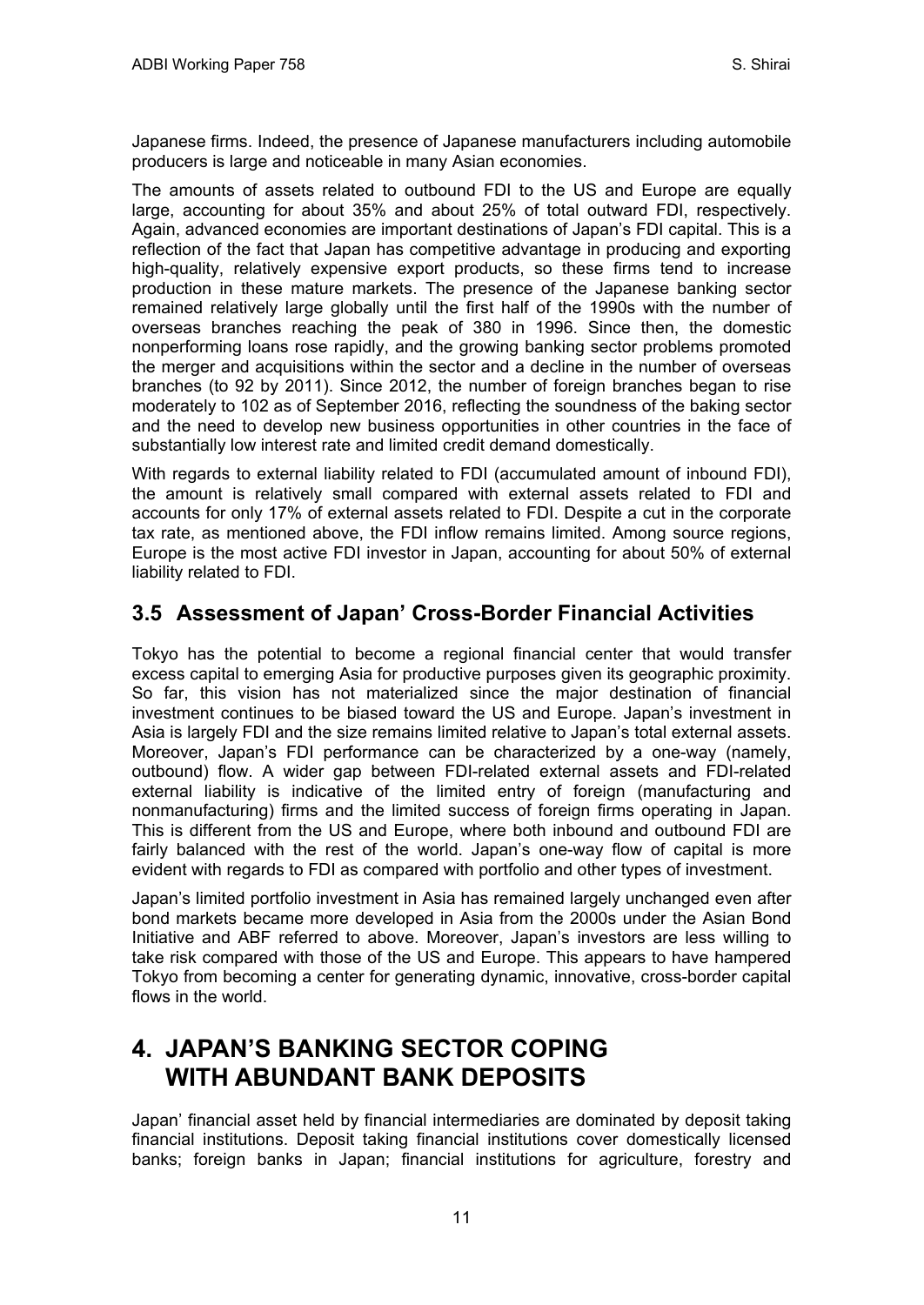fisheries; financial institutions for small businesses; postal savings (counted as Japan Post Bank from the fourth quarter of 2007); etc. Among deposit taking financial institutions, domestically licensed banks are dominant and account for about 60% of total financial assets. The total asset size held by domestically licensed financial institutions reached about ¥1,876 trillion in September 2016 and ¥1,955 trillion in December 2016 (3.5 times as large as GDP). The presence of the branches of foreign banks remains small as the total financial assets recorded only ¥45 trillion. This section focuses on Japan's domestically licensed banks that have seen large and growing deposits from households and firms. How to utilize such surplus funds profitably and efficiently has become a challenging task.

#### <span id="page-15-0"></span>**4.1 Banking Sector with the Low Loan-Deposit Ratio**

Domestically licensed banks (mainly, comprising commercial banks) can be decomposed into (1) city banks (comprising large commercial banks such as Mitsubishi UFJ Financial Group, Sumitomo Mitsui Financial Group, and Mizuho Financial Group), (2) regional banks (regional banks and regional banks II), and (3) other smaller banks (and credit unions). City banks account for half of the total financial assets held by domestically licensed banks, in December 2016. Regional banks and other small banks accounted for about 36% and 14%, respectively. Surprisingly, these compositions barely changed from 2000 to 2016.

These data indicate that Japan's banking sector is not very concentrated as compared with other advanced economies. Japan's banking sector is often considered to be overbanked. According to the *Global Financial Development Database* compiled by the World Bank, the five-bank asset concentration ratio in Japan rose from 43% in 2000 to 50% in 2007 and further to 60% in 2014 (the latest available figure). As of 2014, Japan's ratio was higher than that in the US (48%), but was much lower than Germany (99%), the United Kingdom (90%), and France (79%). Thus, the European banking sector is more oligopolistic than the banking sectors in Japan and the US. As in Japan, the ratios increased in the US, Germany, France, and the United Kingdom over the same period.

Japan's banking sector is unique compared with other advanced economies in terms of the abundance of deposits relative to the amount needed for domestic credit. For example, deposits and currency held by Japanese banks accounted for 45% of the total liabilities of all financial intermediaries as of end-June 2016. The ratio is greater than that of the eurozone (34%) and the US (16%) according to a BOJ estimate. According to the Global Financial Development Database, moreover, the ratio of bank deposits to GDP in 2014 (the latest available figure) was 230% in Japan, which was substantially greater than in the US (82%), Germany (78%), and France (77%).

In sharp contrast to abundant bank deposits, demand for credit has been limited for a long time in Japan. This is a structural phenomenon, as evidenced by the persistently low and declining bank loans to deposit ratios. The ratio dropped from 66% in January–March 2000 to 53% in October–December 2016 (Figure 2). This reflects that the pace of an increase in bank deposits has been faster than the pace of increase in bank loans. The gap between loans and deposits is mainly filled by JGB holdings. This suggests that abundant capital has not been utilized efficiently for productive purposes in the private sector.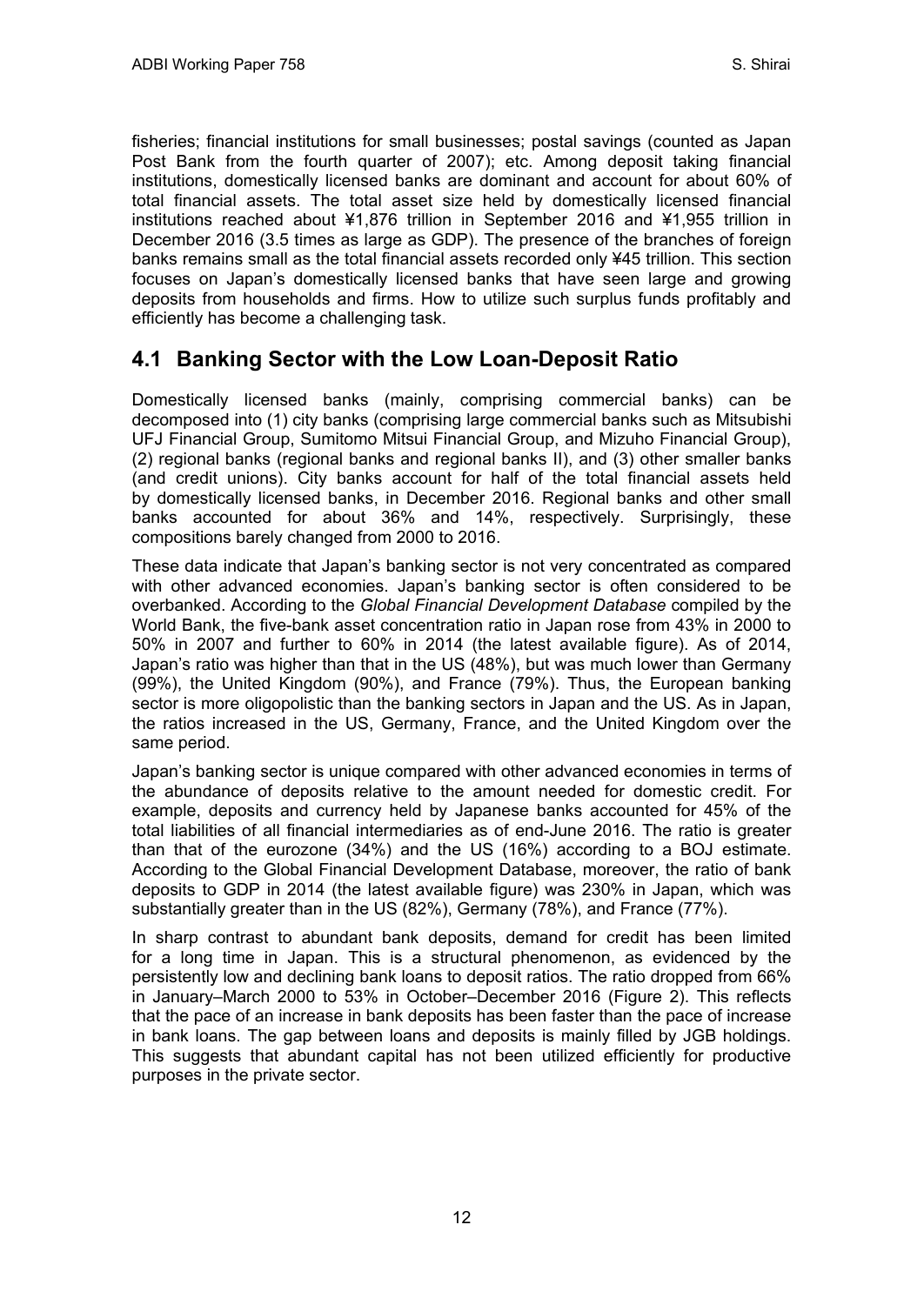**Figure 2: Loans, Deposits, and Loans–Deposit Ratio of Depository Corporations**  (Billion Yen, %)



Source: Flow of Funds, Bank of Japan.

## <span id="page-16-0"></span>**4.2 Long-Standing Limited Credit Demand**

Long-standing limited demand for credit reflects not only the rapid pace of aging in Japan and its declining population, but also the outlook for the shrinking markets of goods and services. The markets for durable consumer goods (such as home electronics and automobiles) already exhibited declining trends after the Global Financial Crisis. This is also due to a declining number of young households and a rising number of elderly single households. The production of durable consumer goods dropped by 15% between 2008 and 2016.

*Abenomics* and QQE helped to increase demand for automobiles with tax advantages and very accommodative financial conditions, but automobile sales levels neither recovered to the level seen before the Global Financial Crisis nor reversed the declining trend. The production level of durable consumer goods dropped further by 9% between 2012 and 2016. In general, credit demand is weaker in local and rural areas than in large cities and relatively prosperous regions. Local and rural areas here refer to almost all regions outside the Tokyo Metropolitan Area, Aichi Prefecture (where Toyota Motor Corporation's headquarters with large production activities are located), Fukuoka Prefecture (with Fukuoka City, a gateway to Asia and the largest city in Kyushu, Japan's third biggest island), and Okinawa Prefecture (where population growth and birth rates are the highest in Japan). All these regions have faced a net outflow of population especially of younger working-age people, a rapid pace of aging, and declining business activities.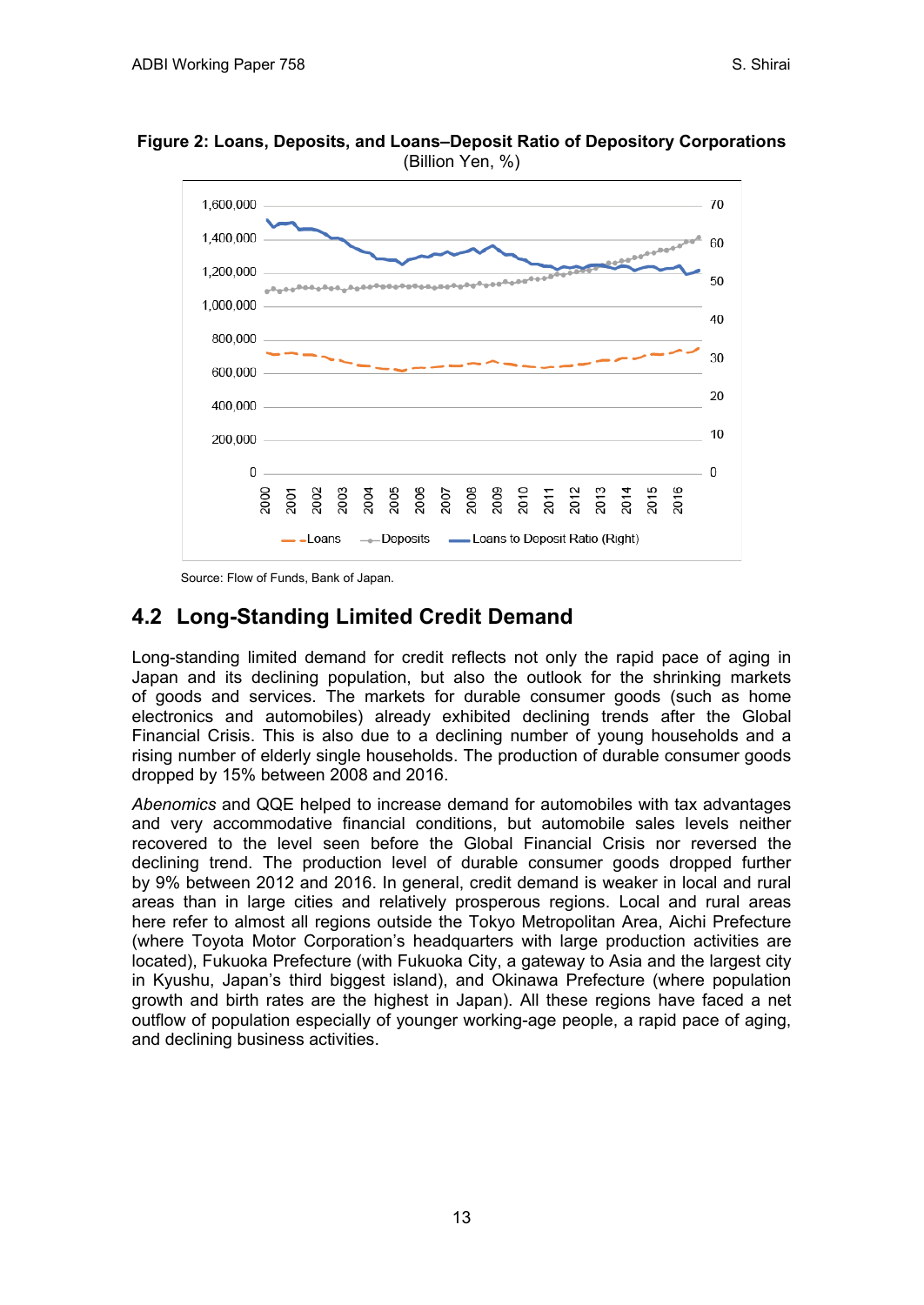A shift in production location abroad by manufacturers has risen since 2000 and accelerated from 2012. According to *the FY 2016 Survey Report on Overseas Business Operations by Japanese Manufacturing Companies* compiled by Japan Bank for International Cooperation (JBIC), the share of overseas production in total production rose from 25% in fiscal year 2001 to 30.6% in fiscal year 2007, then fluctuated around this level, before rising to 33% in fiscal year 2012 and further to 38.5% in fiscal year 2016. The increase in overseas production contributed to the weaker economic performance of local and rural areas. A loss of international competitiveness in some manufacturing sectors such as home electronics, personal computers, and other information technology products against other Asian firms has also reduced manufacturing activities in Japan and thus demand for credit.

Since 2013, *Abenomics* and QQE have enabled stagnant loan growth to turn positive. This is a welcome trend, but the current year-on-year loan growth of 2%–3% remains too moderate to offset a decline in the interest rate margins (difference between lending and deposit rates). The interest rate margin fell below 1% in 2012 due to monetary easing by the BOJ under the then Masaaki Shirakawa Governorship. The margin continued to drop under QQE and further after the announcement of a negative interest rate policy in January 2016 (with the effect from mid-February 2016). Deposit growth, rather than slowing, grew even faster than bank loans especially after the negative interest rate policy; thus, the already low loan-deposit ratio dropped even further (Figure 2).

The main objective of QQE is to achieve the 2% price stability target by increasing aggregate demand and inflation. One of the important expected transmission channels of monetary easing is to promote portfolio rebalancing of financial institutions from safe assets (i.e., JGBs and TBs) to risk assets (such as bank loans, mergers and acquisitions, FDI, and other securities investment). Together with the banking sector's provision of innovative financial services, the BOJ has envisaged that firms would be encouraged to shift from holding cash and bank deposits to expanding fixed business investment, mergers and acquisitions domestically and overseas, research and development, FDI, etc. Similarly, the BOJ has envisaged that households' portfolios would be rebalanced from safe assets (such as cash and bank deposits) to risk assets (such as residential investment, investment in equity investments and investment trusts, etc.). In other words, the unprecedented massive monetary easing intends to energize Japan's economy by promoting "healthy" risk-taking behavior among firms, households, and financial institutions, which has been lacking since the collapse of the equity and real estate bubbles in the early 1990s.

A continuing low and stagnant loan–deposit ratio reveals that QQE has not achieved these objectives so far although it has been successful in lowering lending rates. The limited effectiveness of QQE in terms of stimulating credit demand suggests that abundant deposits and limited credit demand are structural rather than cyclical.

#### <span id="page-17-0"></span>**4.3 Household's Excessive Reliance on Bank Deposits**

Japan's banking sector has ample bank deposits held by households and firms. Regarding households, they traditionally prefer banks deposits. Deposits and currency accounted for around 50% of households' total financial assets from 2000 to 2016 (Figure 3). Such large-scale holdings of deposits are quite remarkable given that the deposit interest rate is very low—it was so even before QQE and has been close to zero percent since the adoption of QQE.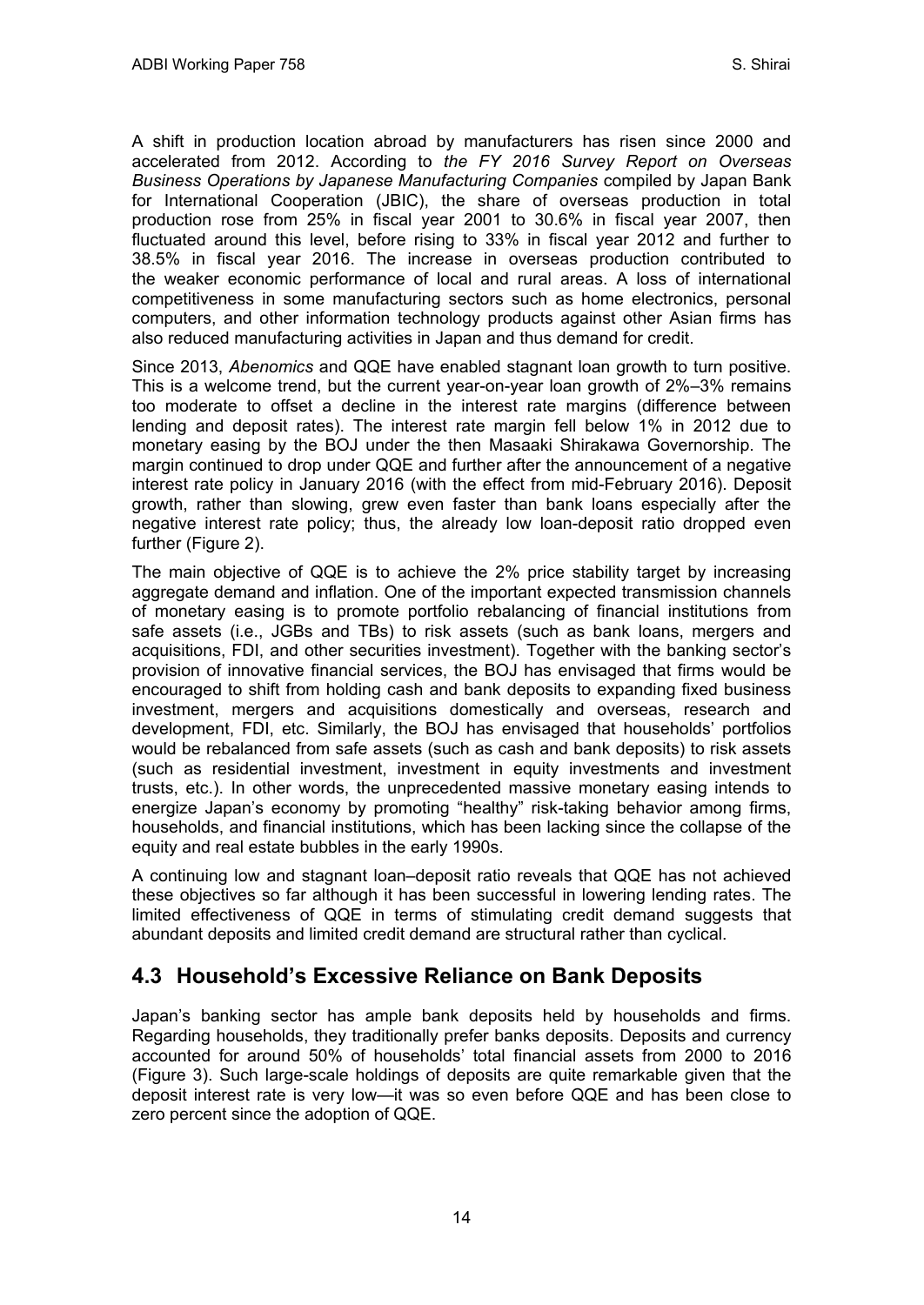

**Figure 3: Households' Financial Assets by Type of Assets**  (Billion Yen)

Source: Flow of Funds, Bank of Japan.

Thus, it may be difficult to understand, especially for non-Japanese people, why individual investors continue to keep large amounts of money in the form of bank deposits. In the past (mildly) deflationary period, it could be said that households were rational to do so because of the rising real value of bank deposits. But since June 2013 the rate of change in the CPI has been positive and it jumped above 3% during fiscal year 2014 thanks to a consumption tax hike from 5% to 8% (adding about 2 percentage points to inflation) and due to the yen's depreciation and the resultant increase in import prices. Despite mild inflation, however, Japanese households continue to prefer bank deposits.

QQE contributed to raising households' equity and investment fund share holdings as a share of total financial assets from around 9%–10% in 2008–2012 to 12% in the first half of 2013 and further to 13%–14% from the second half of 2013 to October–December 2016. However, the ratio did not exceed the maximum (17%) reached in June–August 2007 and 15%–16% before the Global Financial Crisis. The moderate increase during 2013–2016 reflects mainly stock price hikes (Figure 1), because the ratio of individuals' holdings of equity listed on the stock exchanges dropped to 22% in fiscal year 2015 from 29.5% in fiscal year 2011 based on the number of unit shares. Individuals remained net sellers of equity from fiscal year 2009 to fiscal year 2015; many of them took the opportunity to sell equity when prices rose from late 2012.

By contrast, households' holdings of debt securities accounted for only 1%–2% of total financial assets over the same period. Their equity holdings are greater than debt securities holdings partly because a wide range of JGBs and other corporate bonds are available to professional investors as compared with households. Overall, the sheer size of deposits and currency indicate households are highly risk-averse, suggesting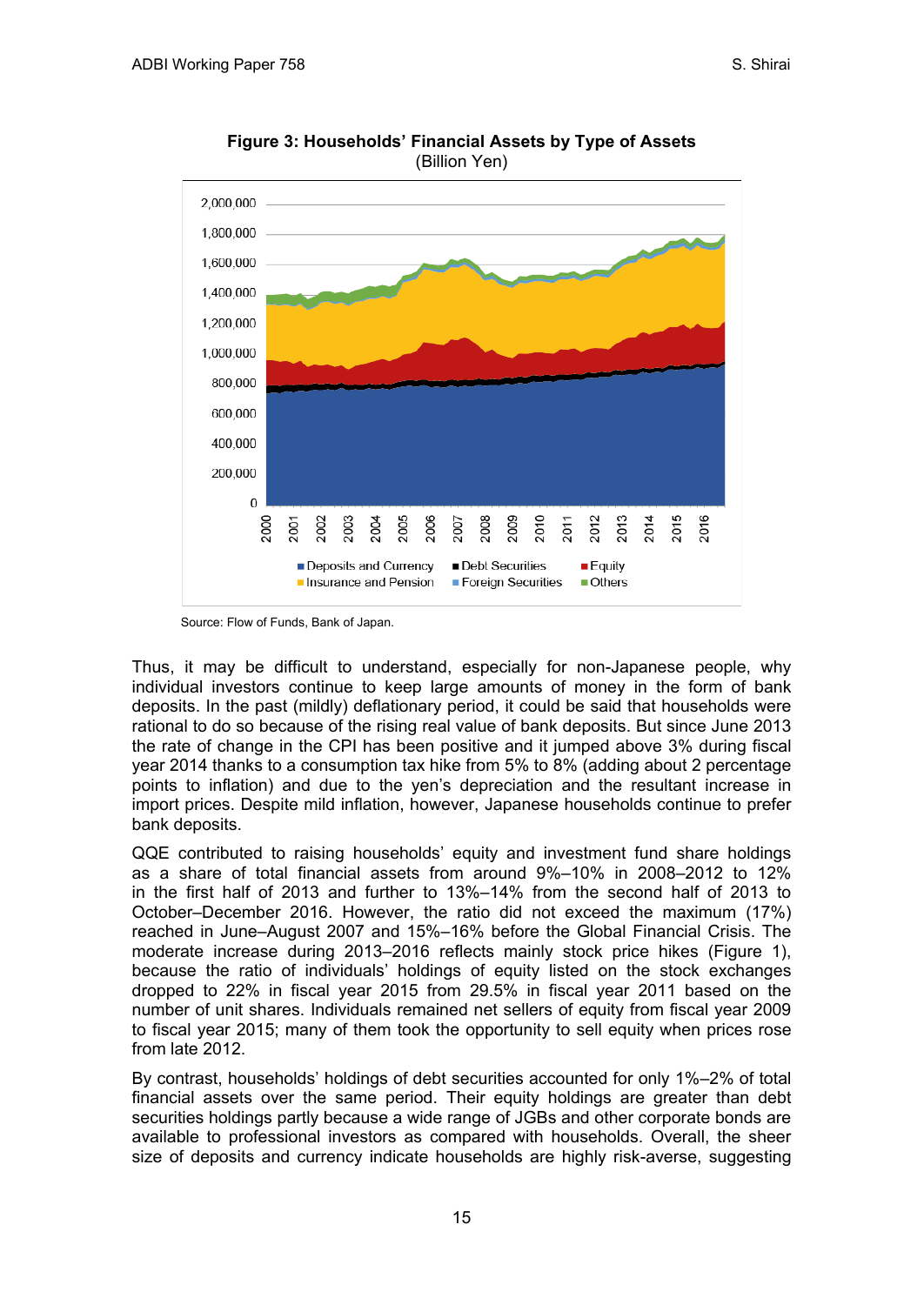continuation of risk averse behavior. This is partly because bank deposits are regarded as safer assets due to the protection of deposits up to ¥10 million per bank per person.

The risk adverse behavior of Japan's households is in contrast with that of households in the US and the eurozone. According to BOJ's estimates, deposits and currency accounted for 52% of households' total financial assets in Japan as of end-September 2016 while they accounted for only 14% in the US as of end-September 2016 and 35% in the eurozone as of end-June 2016. Equity holdings and investment trusts accounted for 46% in the US and 25% in the eurozone, while only accounting for 13% in Japan.

The high degree of risk aversion in Japan is attributable to limited successful investment experiences since the collapse of stock price and real estate bubbles begun in the early 1990s. Like equity, real estate prices have never recovered the maximum price level achieved in 1991. According to *Tochi Data*, the national land price reached ¥585,289 per square meter in 1999, dropping to below ¥140,000 per square meter in 2005 and 2012. Between 2012 and 2016, the national land price rose, cumulatively by 14%. Despite the increase, the price remained only 27% of the maximum level reached in 1991.



**Figure 4: Residential Real Estate Price Development**  (January 2010 = 100)

Source: Japan Real Estate Institute.

Figure 4 exhibits residential real estate prices in Tokyo and the Tokyo Metropolitan Area including three neighboring prefectures. Real estate prices began to rise in 2013 after the launch of the *Abenomics* and QQE and prices in Tokyo approached the levels achieved in early 2000. However, the pace of recovery has been slower in the Tokyo Metropolitan Area than in Tokyo. Some prices in central Tokyo have risen considerably faster due to (a) the expectation of rising real estate prices driven by infrastructure investment related to the 2020 Tokyo Olympic Games, (2) an increase in housing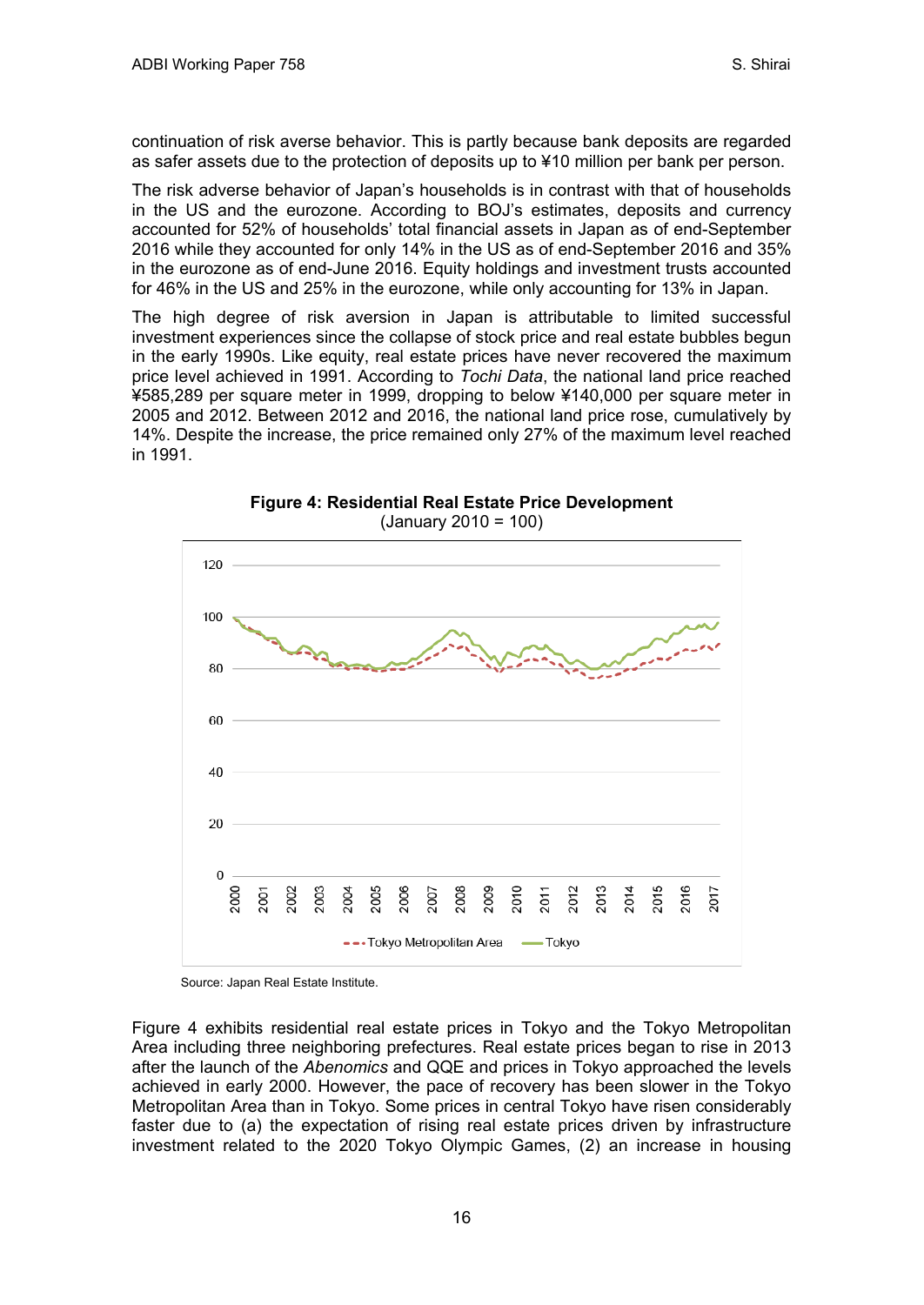investment for rent mainly for tax saving purposes, and (3) increased demand for highquality apartments. Rather than being a response to growing demand for rental housing caused by a greater number of tenants, higher investments in housing for rent were made by individuals who own land since inheritance and property taxes could be reduced on the portion of land utilized for apartments or housing for rent.

#### <span id="page-20-0"></span>**4.4 Cautious Corporate Sector with Ample Deposits and Cash**

Like households, Japanese firms are known to be highly risk averse, as demonstrated by their large holdings of deposits and currency. The amount of deposits and currency held by banks remained stable at around ¥180 trillion in 2000–2010, but began to rise from 2011 and rose at an accelerated pace from 2013 owing to an increase in corporate profits. In 2016, the amount of deposits and currency exceeded ¥240 trillion—about one fourth of firms' financial assets and about 45% of GDP in 2016 (Figure 5). This reflects firms' choice to accumulate profits in the form of retained earnings rather than allocating them to expanding business fixed investment, mergers and acquisitions, research and development, foreign portfolio investment, and outbound FDI.

Corporate profits rose rapidly in 2013 and companies maintained high profit levels in 2014–2016. This high profitability was attributable to various favorable factors: (1) the yen's substantial depreciation from end-December 2012 and the resultant increase in the yen value of overseas profits, (2) large public investment in 2013, (3) a series of cuts in the corporate tax rate from 2014, (4) higher tourist arrivals driven by the yen's depreciation and a deregulation of tourist visa issuance since 2013, (5) a sharp decline in commodity prices and imported materials in 2014–2016, and (5) an increase in foreign demand since 2015.





Source: Bank of Japan, Flow of Funds.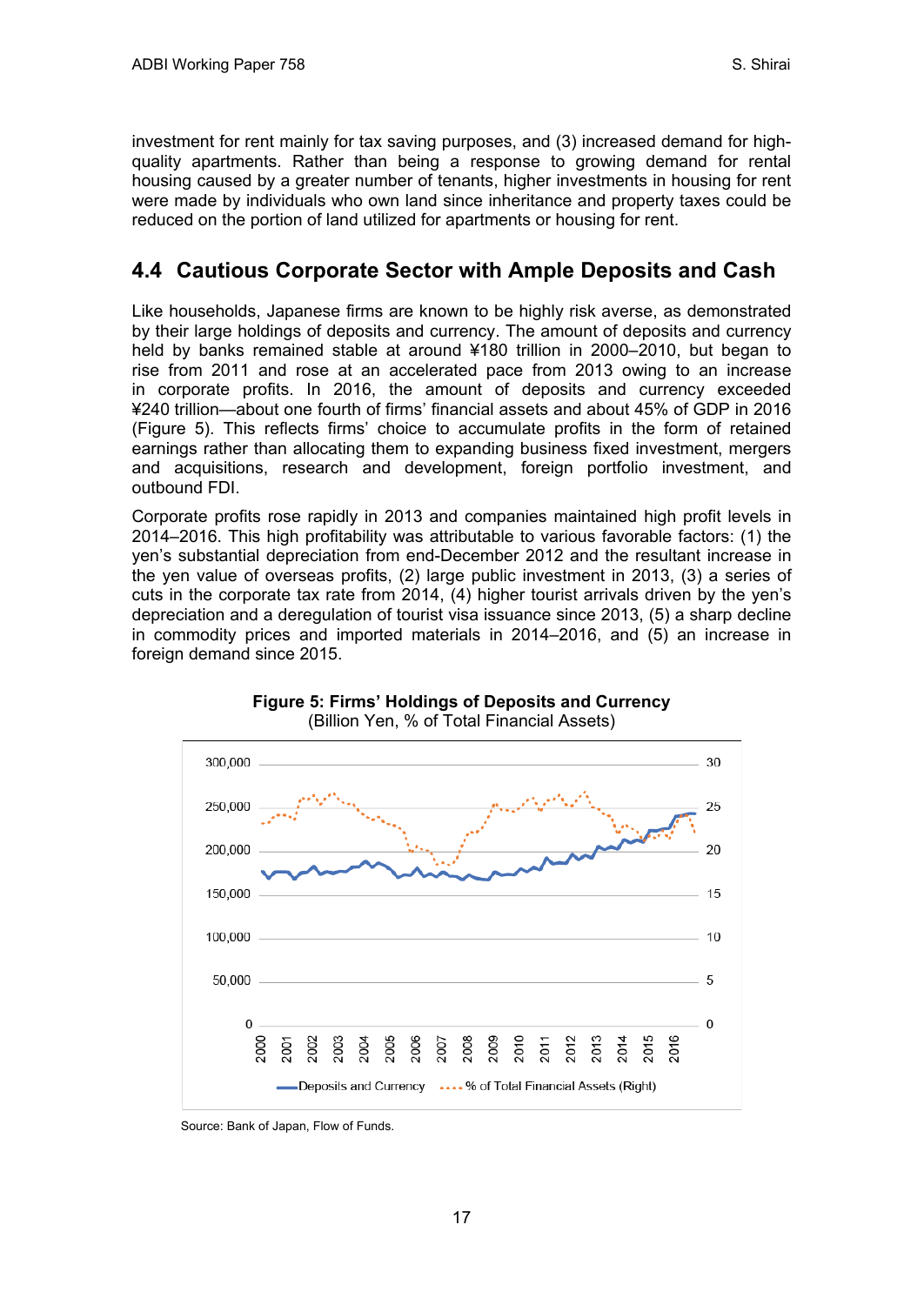In 2013–2016, firms increased their nonresidential fixed investment. However, the amount of increase was moderate and remained well below cash flows or change in deposits and currency. Since 2013, firms have been expanding outbound FDI with the amount of assets growing from ¥72 trillion in the first quarter of 2013 to ¥123 trillion in the fourth quarter of 2016. The increase was moderate and foreign assets related to FDI accounted for only half of deposits and currency in 2016.

Similarly, firms in the US also increased their holdings of deposits due to an increase in profits over time and achieved about US\$1 trillion in December 2016. However, the amount is relatively small compared with Japan, accounting for only 5% of total financial assets and 5% of GDP. In addition, US firms actively engaged in outbound FDI so that the amount of foreign assets related to FDI recorded US\$5 trillion, which is about 5 times as large as deposits. Firms' nonresidential fixed investment exceeded cash flows or change in deposits.

### <span id="page-21-0"></span>**4.5 Assessment of Banking Sector Activities**

Among advanced economies, financial markets in Japan and the eurozone are bank-dominated. The amount of financial assets held by deposit-taking financial institutions accounted for about 60% of total financial assets held by financial intermediaries in Japan and about 50% of total financial assets held by financial intermediaries in the eurozone. By contrast, financial markets in the US are marketbased, with financial assets held by these institutions accounting for only 20% of total financial assets. The financial markets in the US are dominated by a wide range of nonbank financial institutions or entities—including securities dealers and brokers; the MMFs, FTFs, GSEs, financial companies, Real Estate Investment Trusts (REITs), etc. The amount of total financial assets held by these institutions accounted for about 46% of total financial assets held by financial intermediaries.

Given abundant deposits and the public's preference for bank deposits, Japan's banking sector is likely to remain dominant among financial institutions in the financial and capital markets for the foreseeable future. The banking sector has been struggling with its long-standing problem of how to utilize abundant deposits given the limited demand for credit. Firms maintained financial surpluses or excess savings (greater savings relative to nonresidential fixed investment) before and after the Global Financial Crisis. An increase in corporate profits since 2013 has further increased corporate holdings of deposits and currency, thereby expanding the financial surplus and excess saving in 2015 and 2016 (Figure 6). As for households, their financial surplus has declined since 2013 and at present is nearly zero because the rapid pace of aging and the declining working-age population reduced saving. This means that financial deficits or excess investment of the Japanese government are financed solely by the corporate sector; no longer by the household sector. In such an environment, it is not easy for the banking sector to find new firms and existing borrowers who wish to engage in new economic activities and are thus short of capital. Tighter financial regulations also make commercial banks more cautious in extending credit to unknown clients without track records or collateral.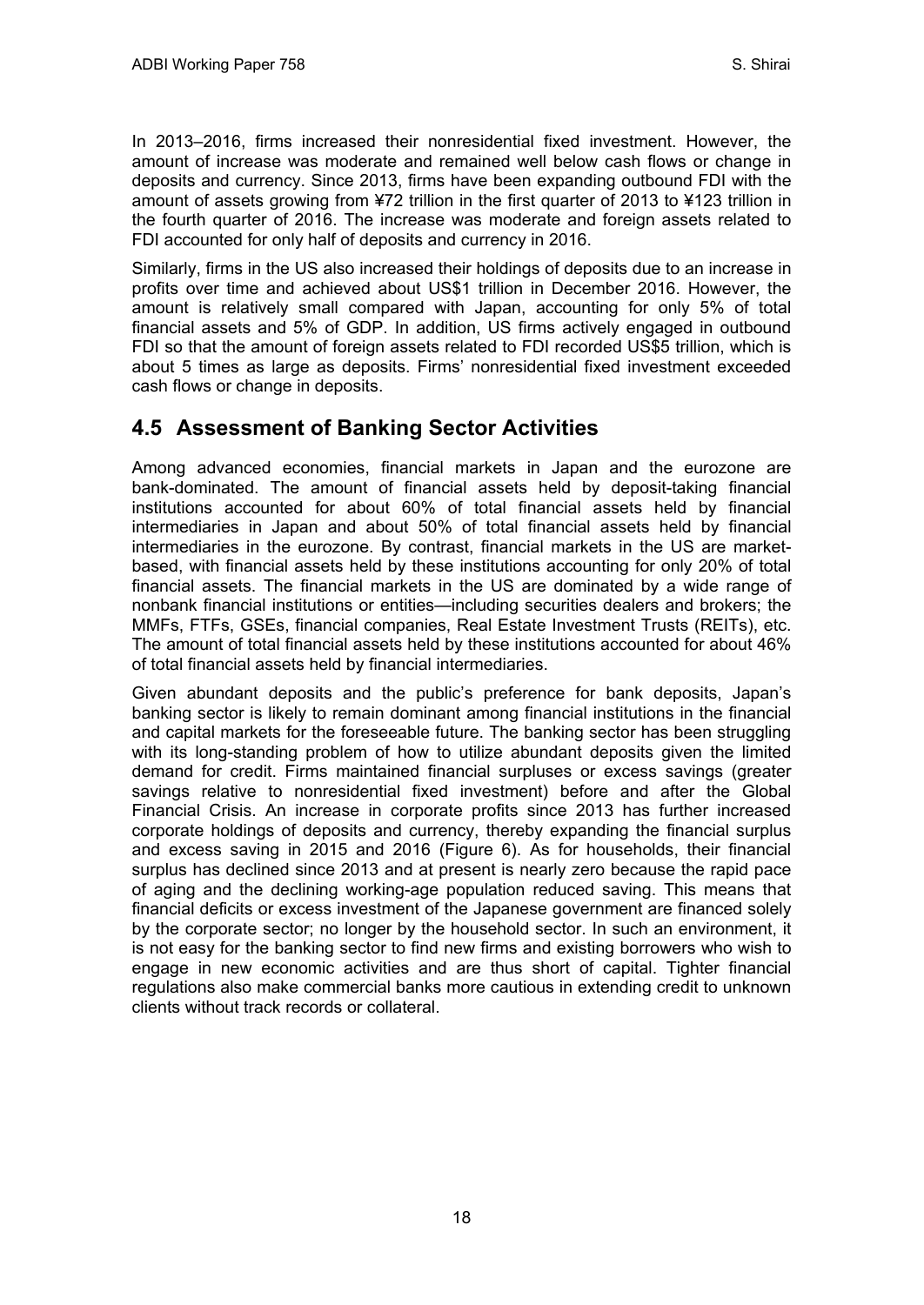

**Figure 6: Financial Surplus and Deficit by Sector**

Source: Flow of Funds, Bank of Japan.

Moreover, small and medium-sized enterprises have traditionally obtained funding from credit unions that have deeper knowledge of the regions and individual firms through long-term relationships. Through such relationships, they take greater credit risk than other banks. Given an increase in abundant deposits, both credit unions and larger regional banks are eager to provide credit to viable client enterprises including small and medium-sized enterprises. As a result, competition has become intensified.

Since 2014, the Financial Services Agency has encouraged commercial banks to provide asset-based lending (ABL) rather than traditional lending based on collateral using land and personal guarantee—for the purpose of promoting new lending to small and medium-sized enterprises. Such ABL refers to loans collateralized by movable property (such as inventories) and accounts receivable. This ABL helps commercial banks to deepen their understanding of the actual conditions of their clients' enterprises. Meanwhile, the BOJ has been providing 4-year lending (currently at zero percent interest rate) since 2011 to commercial banks in accordance with their actual lending and investment performance toward strengthening the foundations for economic growth—including commercial banks' ABL. While such initiatives have contributed to new types of lending activities by commercial banks, their impacts on total credit demand as well as active use of ABL have been limited. The BOJ's outstanding loans linked to ABL (and equity investment) recorded ¥60 trillion and applied to only 14 financial institutions as of end-May 2017.

In a longer run perspective, the abundance of bank deposits is expected to decline gradually, especially in small cities and rural areas. This is not only because the number of elderly people is growing, but also because bank deposits inherited from the older generations are likely to be transferred to and concentrated in large cities where the younger generations tend to live and work. This suggests that an increase in joint business activities or mergers and acquisitions among banks and credit unions in small cities and rural areas is expected as a way to reduce operating costs and raise profitability.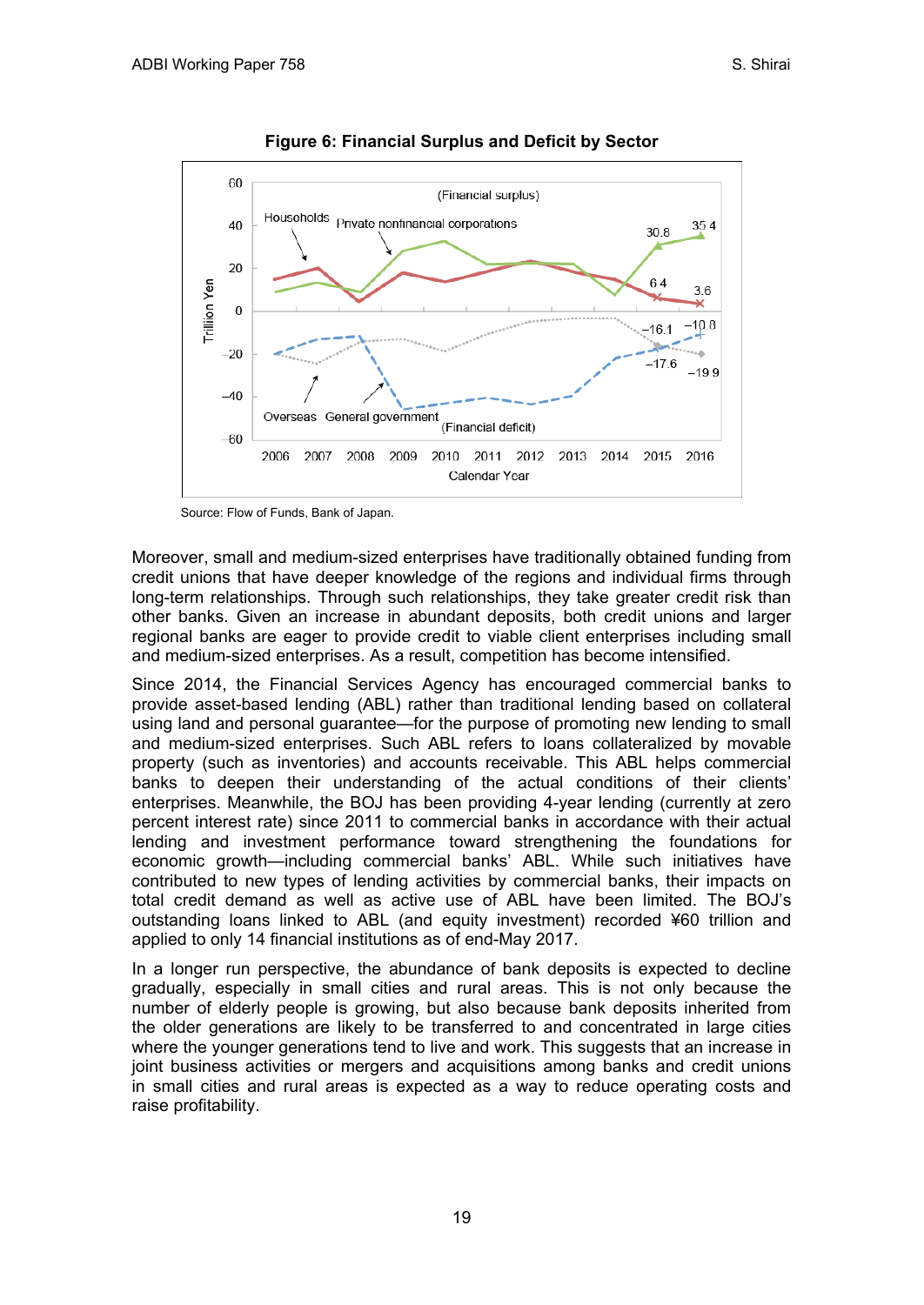## <span id="page-23-0"></span>**5. GROWING PUBLIC SECTOR DEBT SECURITIES MARKET**

Japan's capital markets (debt securities and equity) are much smaller than its banking sector. Nevertheless, the size of the debt securities market has been growing rapidly because of an increase in the issuance of Japanese Government Bonds (JGBs). This section focuses on public and private sector debt securities markets as well as the BOJ's asset purchase programs that have significantly influenced the markets.

### <span id="page-23-1"></span>**5.1 Overwhelming Size of the JGB Market**

The capital markets comprised the debt securities market and the equity market. The total size of the debt securities market recorded about ¥1,263 trillion in December 2016 and accounted for 235% of GDP. This size is greater than that of the equity market (equity market capitalization accounted for about 100% of GDP), which is a reflection of the sheer size of the general government's mounting debt. Privates sector debt securities (those issued by financial institutions and nonfinancial enterprises) amounted to only ¥114 trillion and accounted for just 21% of GDP, which is well below the size of the equity market.

In the debt securities market, the general government (central government, local governments, public corporations) is the dominant issuer. General government debt securities comprise (1) central government securities (ordinal bonds), (2) Treasury Discount Bills (TBs), (3) municipal bonds, and (4) other securities issued by public corporations. The total size of debt securities issued by the general government doubled between 2000 and 2016—rising from ¥490 trillion in December 2000 to ¥720 trillion in December 2007 and further to ¥1,046 trillion (about 195% of GDP) in December 2016. The ordinal bonds (¥854 trillion) and TBs (¥117 trillion) dominate the general government debt securities market and accounted for 93% of the total general government debt securities outstanding in December 2016. The market size of municipal bonds remains small.

It should be noted that JGBs include ordinary bonds and Fiscal Investment and Loan Program (FILP) bonds. However, they are separately reported as ordinary bonds are included in the general government account and the FILP bonds are included in the public enterprises account. Nevertheless, they are classified collectively and issued together as same JGBs. FILP bonds are loan funds that require redemption, while ordinary bonds are grant funds that do not require a repayment obligation since taxes are the main fiscal sources. In December 2016, the FILP bonds recorded about ¥104 trillion (or about 19% of GDP) so that the amount of JGBs outstanding issued amounted to ¥958 trillion.

While the amount of outstanding general government debt securities issued is huge, general government financial assets are relatively large and recorded ¥558 trillion (104% of GDP). Taking the difference between total financial liability and total financial asset generates a net financial liability of ¥690 trillion (128% of GDP) and is much smaller than total (or gross) financial liability of ¥1,245 trillion (233% of GDP). Total financial assets include the assets held by the social security funds including the GPIF (about ¥245 trillion). The GPIF and other public pension funds are invested mainly among (domestic) debt securities, equity and investment fund shares, and external debt securities, more or less in line with the GPIF portfolio guideline mentioned above. Even though the net financial liability is much smaller than the gross financial liability, it should be remembered that financial assets managed by the social security funds are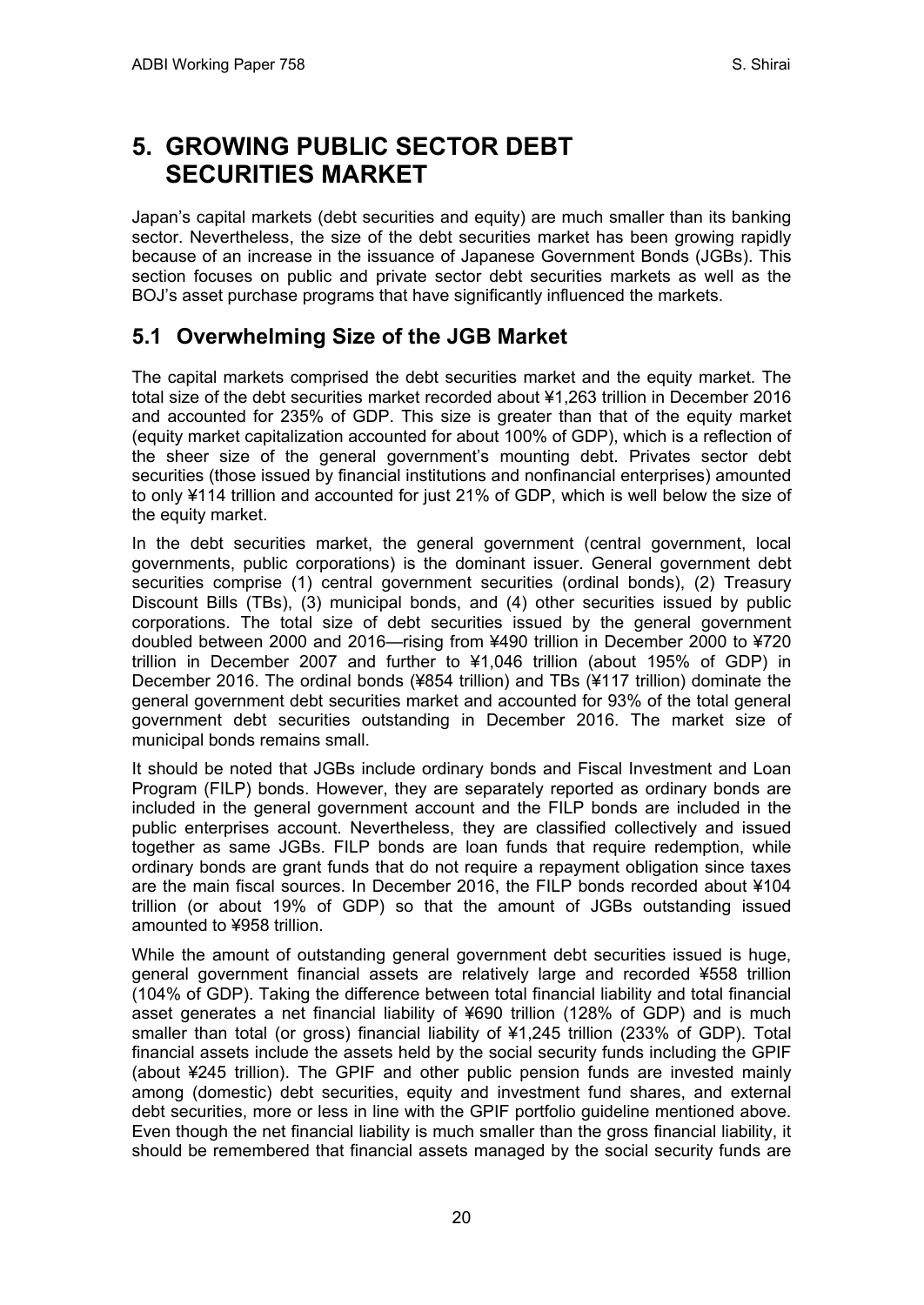accumulated to be used for future pensioners' benefits, i.e., these assets cannot be used to repay the government's debt.

Moreover, it should be pointed out that foreign reserves—which are managed by the Ministry of Finance (about ¥117 trillion)—are included in the general government financial assets. However, they are excluded from net financial assets since those assets are financed by issuing TBs recorded on the liability side.

### <span id="page-24-0"></span>**5.2 Small and Stagnant Private Sector Debt Securities Market**

The second largest issuers of debt securities are private nonfinancial corporations. Their securities cover mainly corporate bonds and commercial papers. Their amount outstanding issued remained small and largely stable after the Global Financial Crisis and was equivalent to 13% of GDP in December 2016 (Figure 7). From January–March 2013 (before QQE) to October–December 2016, the amount outstanding issued rose moderately by about ¥6 trillion. Some large firms issued super-long corporate bonds (with remaining maturity of over 10 years) due to a substantial decline in JGB yields with all maturities, especially after adoption of the negative interest rate policy. However, this increase in super-long corporate bonds contributed to expanding the corporate bonds market only moderately. The relatively small size of the corporate bond market reflects that credit demand by firms has been limited. Firms can borrow funds cheaply from commercial banks and many firms maintain retained earnings in the form of deposits and currency, as previously mentioned.





Source: Flow of Funds, Bank of Japan.

The third largest issuers are domestically licensed financial institutions, and their debt securities are mainly bank debentures and commercial papers. The amount outstanding issued remained largely constant after the Global Financial Crisis, accounting for only 8% of GDP in December 2016. From January–March 2013 to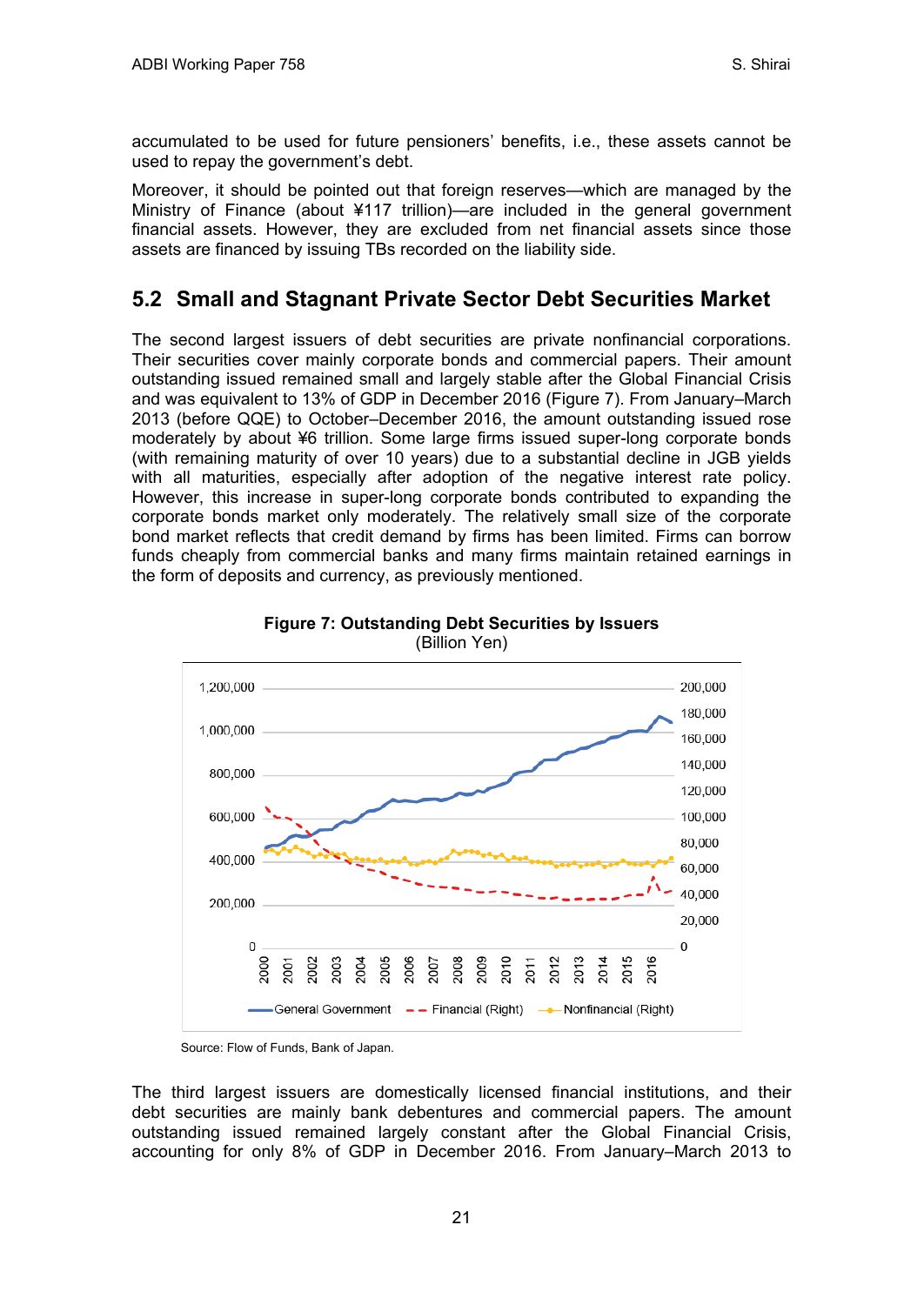October–December 2016, the amount outstanding issued rose by about ¥6 trillion as commercial banks issued longer-term bonds like nonfinancial corporations. As banks have ample deposits and thus limited need to find alternative funding sources, the bank debenture market remained stagnant.

As for securities asset markets, the size is very small and hardly noticeable. They include asset-based bonds (ABSs), asset-backed commercial papers (ABCP), and trust beneficiary rights. ABSs are mainly dominated by Residential Mortgage-Based Securities (RMBS) issued by the Japan Housing Finance Agency (JHFA) that is owned by the government. RMBS are issued by the JHFA in partnership with private financial institutions that offer and execute long-term fixed-rate housing loans (called "Flat 35"). The JHFA purchases Flat 35 from private financial institutions and entrusts Flat 35 to whom JHFA concluded trust agreements and established a third-party beneficiary trust for the holders of RMBS. The RMBS are bonds backed by trust assets and the pooled mortgages are different from mortgages extended purely based on private sector initiatives. RMBS continued to rise moderately from 2007 (from which time data is available) while ABSs backed by real estate property and other ABSs dropped sharply from 2009 and continued to drop even after 2013.

The overall size of the securities asset markets dropped after the Global Financial Crisis—by 28% from ¥45 trillion in December 2007 to ¥32 trillion in December 2016. Even since the start of *Abenomics* and QQE, there have been no signs of recovery. This reflects that commercial banks prefer keeping mortgages and other loans on their balance sheets since they find it unnecessary to raise additional funds from the markets to increase lending volumes. This appears to differ from the US where nonbank financial institutions raise funds through issuing debt securities actively, and from the eurozone where commercial banks raise funds not only from bank deposits but also from wholesale financial markets and covered bond markets.

## <span id="page-25-0"></span>**5.3 Growing Amount of JGB Holdings by the BOJ**

The huge and growing JGB market reflects an accumulation of the central government fiscal deficit. The Bank of Japan Law prohibits the BOJ from monetizing its fiscal deficit or financing the government directly. Under QQE, therefore, the BOJ has purchased the JGBs from financial institutions that hold current account balances with the BOJ. The JGB purchase is a major monetary easing tool aimed at raising aggregate demand and thereby achieving the 2% price stability target—rather than financing the government deficit. Therefore, the BOJ stresses that the practice should not be viewed as monetization. The BOJ's large-scale purchases of the JGBs raised JGBs' prices and reduced yields substantially, generating a very accommodative monetary environment.

In April 2013, the BOJ adopted monetary base control by abandoning the policy rate target and initially set an annual pace of increase in the monetary base of about ¥60–¥70 trillion. To meet this monetary base target, JGB purchases of about ¥50 trillion (about 10% of GDP) with maturity up to a maximum 40 years were essential (for details, see Shirai [2017a]). The JGBs are the only assets that enable the BOJ to continue such large-scale purchases (Figure 8). Other assets purchased include two risk assets—exchange-traded funds (ETFs) (about ¥1 trillion annually) and REITs (about ¥30 billion annually). The BOJ also purchases TBs and extends 4-year loans to financial institutions (currently at zero percent interest rate). The BOJ maintains holdings of commercial paper and corporate bonds that had been purchased under the asset purchase program led by the previous Masaaki Shirakawa Governorship—due to their small market sizes and high demand by investors for those assets.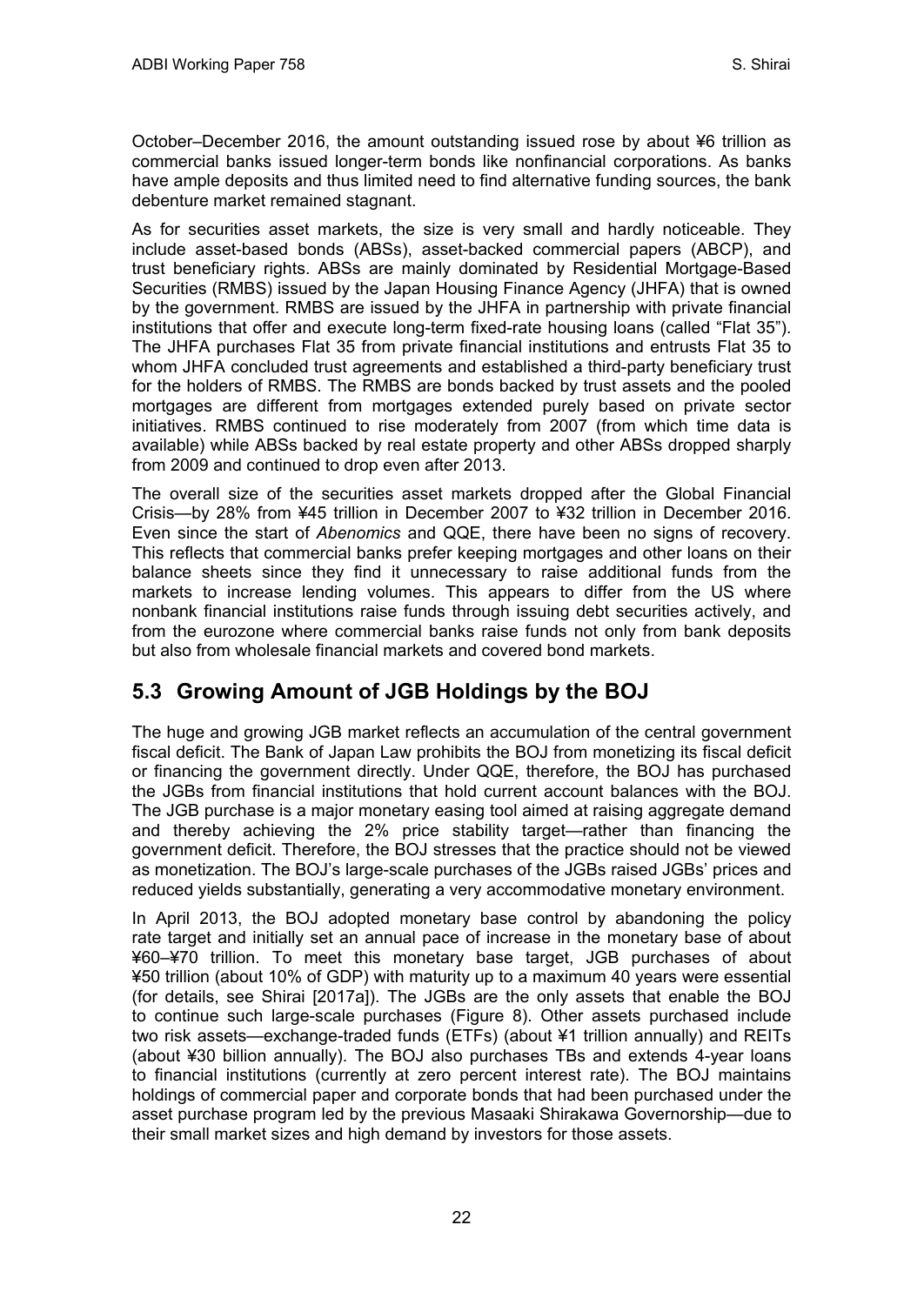

**Figure 8: The Amount of Assets Held by the Bank of Japan**  (Billion Yen)

Source: Flow of Funds, Bank of Japan.

QQE was expanded in October 2014. The monetary base target was expanded from about 60–70 trillion to about ¥80 trillion. The amount of JGB purchases was expanded from about ¥50 trillion to about ¥80 trillion. The amounts of ETFs and REITs purchases were raised from about ¥1 trillion to about ¥3 trillion and from about ¥30 billion to about ¥90 billion, respectively. The BOJ expanded the EFTs to around ¥6 trillion in July 2016. A negative interest rate policy was added in January 2016 and yield curve control in September 2016 (for details, see Shirai [2017b]). In December 2016, BOJ's holdings of the JGB and TBs reached about ¥371 trillion (about 40% of the outstanding JGBs issued) and about ¥50 trillion (about 43% of the outstanding TBs issued), respectively.

Especially after a negative interest rate policy, JGB yields declined substantially and all the yields with remaining maturities up to 10 years became negative. The lowest 10-year yield recorded around –0.3% and the yield curve became flat in July 2016. This brought down banks' lending rates and the interest rate margin further. The flat yield curve also made it difficult for commercial banks to profit from maturity transformation (lending or investing in longer-term assets based on shorter-term liabilities) as well as insurance firms to gain reasonable returns from saving-type products.

With the subsequent yield curve control, the 10-year yield was raised and stabilized at around zero percent. The yield curve steepened moderately for the yields with remaining maturity above 10 years. This new action was de facto tightening, but it helped to stabilize the yields and to expand the interest rate differentials against the US. Especially after Mr. Donald Trump's victory in the November 2016 US Presidential election, the US yields rose rapidly and led to a depreciation of the yen against the US dollar and many other currencies due to wider interest differentials (and an appreciation of the US dollar against the yen and many other currencies). The depreciation of the yen helped to raise Japan's equity prices (Figure 1).

JGBs = Japan Government Bonds; TBs = Treasury bills; ETFs = exchange traded funds; REITs = Real Estate Investment Trusts.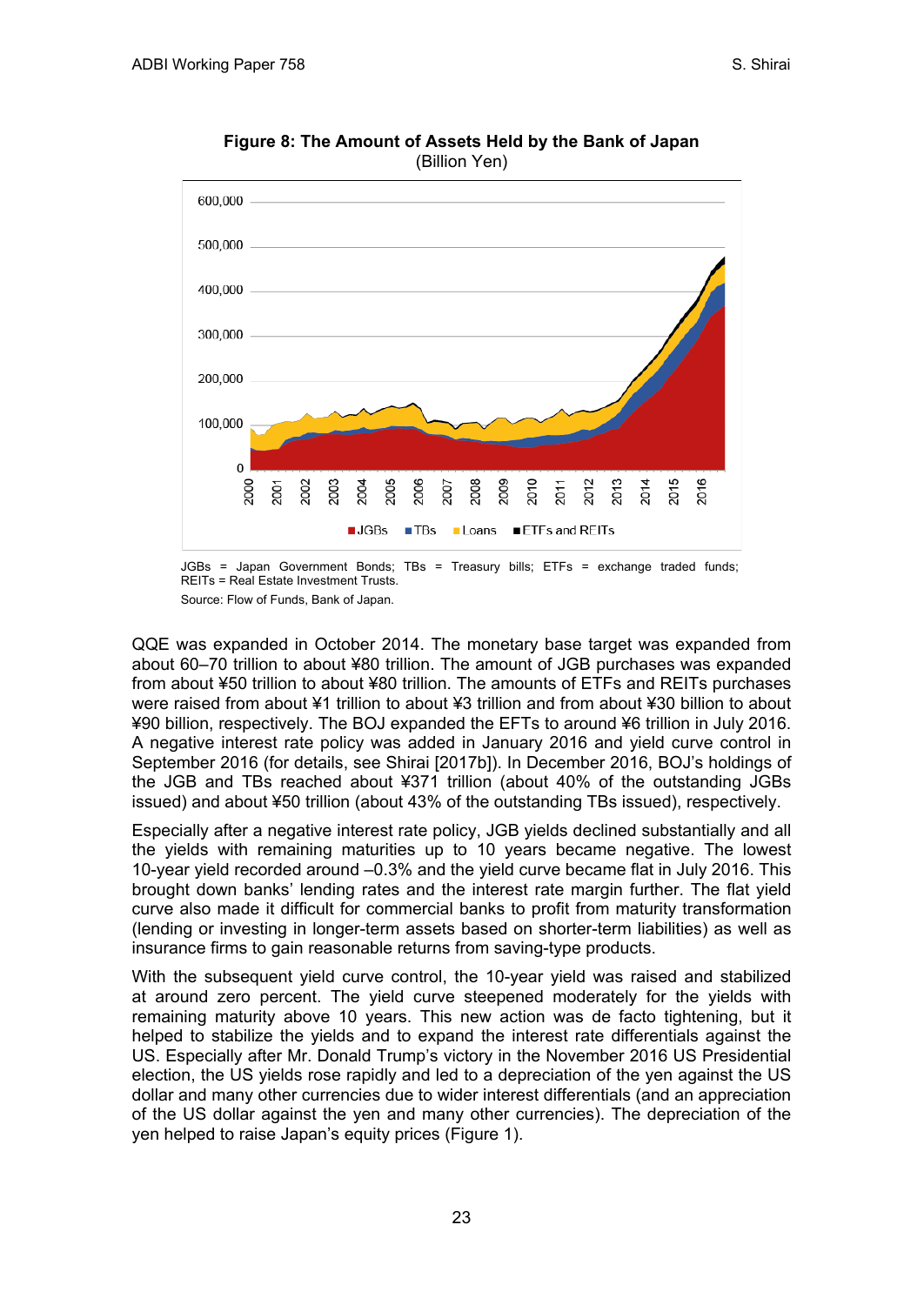While the longer-term JGB yields became higher than those just before the yield curve control, the BOJ continues to purchase the JGBs at high prices; many of them are purchased at prices above their face values. Moreover, the yields remain substantially low over all the maturities compared with the period prior to QQE. From January– March 2013 to May 2017, all yields below 10-year yield turned from positive to negative, which is to be expected given that yield curve control stabilized the 10-year yield at around zero percent. With the regards to the yield above 10 years over the same period, the 20-year yield dropped on average from around 1.7% to around 0.5% and the 30–year yield dropped from 1.9% to 0.8%.

### <span id="page-27-0"></span>**5.4 Assessment of the Debt Securities Markets**

Japan's debt securities markets lack diversity. The JGBs stand out. For firms, ample deposits and currency reduce their need to issue corporate bonds. For financial institutions, ample bank deposits reduced their need to issue bank debentures. This could be one of the factors making it more challenging for Tokyo to be recognized as a global financial center, since other cities like New York enjoy a wide range of debt securities including agency MBSs, ABSs, corporate bonds, debentures, and high yield bonds. Also, Japan's debt securities market is less diverse than Europe where the covered bonds market is large and diverse. QQE and yield curve control helped to lower and stabilize debt-financing cost for the private and public sectors. Given the large presence of the BOJ in the JGB markets (and corporate bond and commercial paper markets), meanwhile, market participants and financial institutions increasingly pay attention to the BOJ's next actions and exit strategies.

## <span id="page-27-1"></span>**6. DEVELOPMENTS OF EQUITY MARKETS AND INVESTMENT TRUSTS**

The equity market performance deteriorated after the Global Financial Crisis, but revived somewhat from late 2012, as was evident from a stock price hike (Figure 1). The net assets of investment trusts including the ETFs and REITs have also expanded rapidly and achieved their highest levels as of March 2017. The BOJ's purchases of ETFs and REITs certainly contributed to these favorable movements. This section focuses on the features of Japan's equity markets and investment trusts.

### <span id="page-27-2"></span>**6.1 Listed Companies Dominated by Domestic Companies**

There are currently four stock exchanges in Japan (Tokyo, Nagoya, Sapporo, and Fukuoka). Among them, the JPX is the biggest. JPX was established in January 2013 by combining the two largest securities exchanges: Tokyo Stock Exchange and Osaka Securities Exchange. Tokyo Stock Exchange and Osaka Exchange are currently JPX's subsidiaries.

The spot markets of the Tokyo and Osaka Stock Exchanges were merged in July 2013 and the number of listed enterprises increased by 1,100 companies (which are listed on Osaka 1st Section, 2nd Section, and JASDAQ markets) to 3,423 companies. After that, the number of companies listed in all the stock markets belonging to JPX (1st Section, 2nd Section, Mathers, JASDAQ, Tokyo Pro markets) increased by 132 firms to 3,557 companies as of end of May 2017. The number of listed companiesin the 1st Section—the largest market—rose by 266 companies to 2,018 listed companies.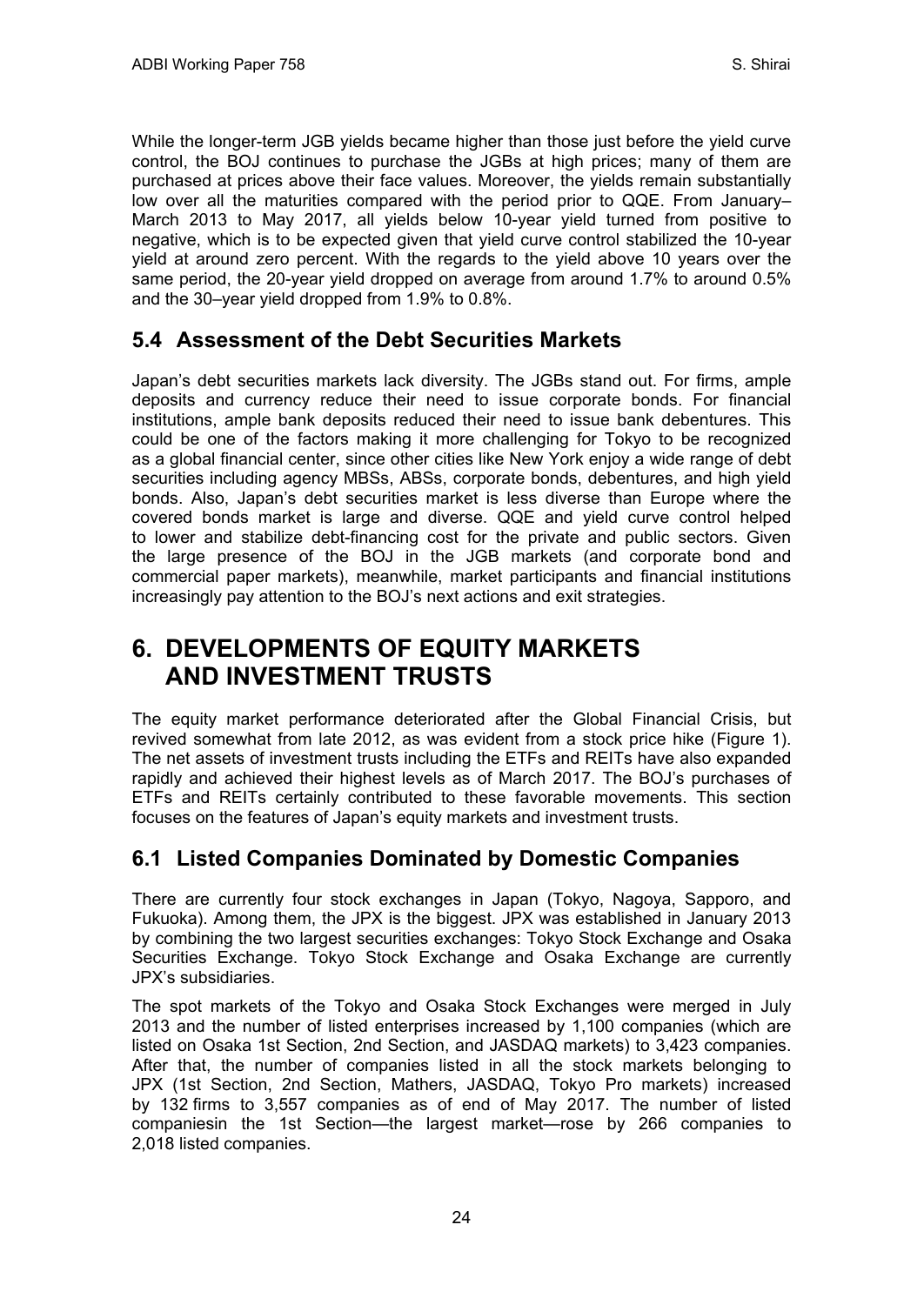By contrast, the number of foreign companies dropped from 11 companies in July 2013 to only five firms currently. The number of foreign listed companies has a been on a declining trend since 1992 after the collapse of the stock market bubble in 1990. The maximum number of foreign listed firms on the Tokyo Stock Exchange was 127 companies in 1991. The declining trend reflects Japan's weakened macroeconomic performance, language barriers, listing cost, Japan-specific business practices, etc. As a result, listed companies mainly from the US and Europe withdraw from the Tokyo Stock Exchange to reduce cost arising from double listings. The Tokyo Stock Exchange took this trend seriously and made efforts to improve the situation in 2010, for example by exempting foreign companies listed on major overseas stock exchanges from listing examination procedures and by allowing disclosure of financial documents in English. Despite such efforts, the Tokyo Stock Exchange has not been successful in raising the number of foreign listed companies. Indeed, the domestic orientation of Japan's stock exchanges has further strengthened. The limited presence of foreign companies could be one of the factors working against Tokyo in terms of its ambition to be recognized as a global financial center.

Market capitalization of all the markets belonging to JPX reached ¥586 trillion and accounted for about 110% of GDP in March 2017. The 1st Section has the biggest market capitalization, accounting for about 96% of the total. JPX currently has the fourth largest market capitalization worldwide following the NYSE, NASDAQ, and London Stock Exchange Group. The increase in stock prices from late 2012 contributed to the larger market capitalization of individual listed companies, thereby raising the ratio of equity finance to total liability and equity (Figure 9).





Source: Flow of Funds, Bank of Japan.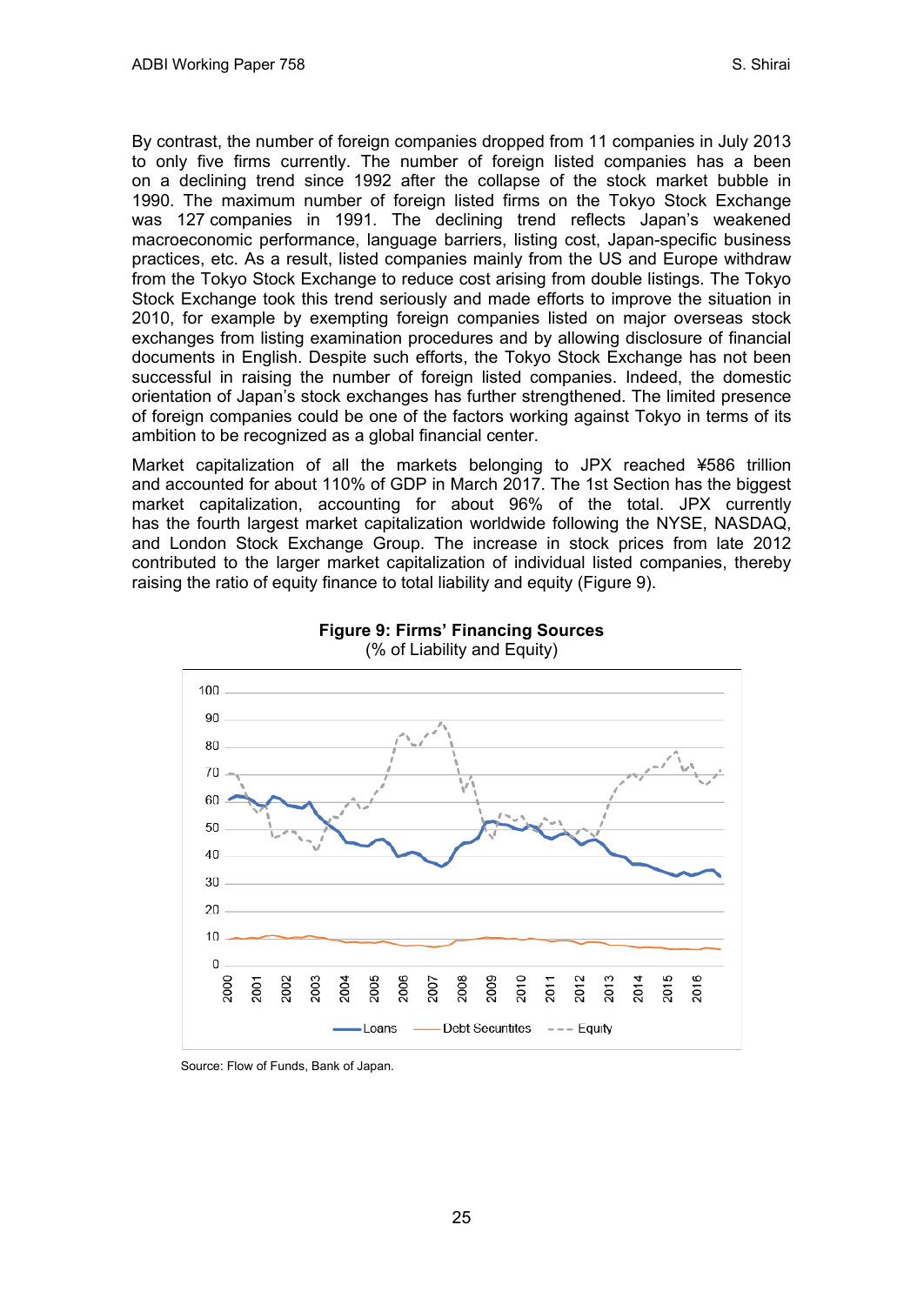### <span id="page-29-0"></span>**6.2 Essential Role Played by Foreign Investors in the Equity Market**

While there are only a few foreign listed companies, foreign investors have been finding it increasingly attractive to invest in Japan's stocks. They have become major market players in the equity market, as already pointed out in Section 3.

Foreign investors' holdings of shares listed on the four stock exchanges on a market value basis rose from 19% in fiscal year 2000 to 26% in fiscal year 2011 (the fiscal year before QQE was adopted), to 28% in fiscal year 2012, and further to the maximum 32% in fiscal year 2014. After that, foreigners' market share dropped slightly to about 30% in fiscal year 2015, but remained high. In terms of the number of unit shares, foreign investors' market share rose from 13% in fiscal year 2000 to 28% in fiscal year 28%, but dropped slightly to 27% in fiscal year 2015. Foreign investors have been the largest investors since 2010. This rising trend is remarkable given that their market share was a mere 4% in the 1980s and 1990s. In terms of the number of unit shares, foreign investors' market share increased from 13% in fiscal year 2000 to 29% in fiscal year 2011. The share then declined to 27% in fiscal year 2015.

Financial institutions (including commercial banks and insurers) are the second largest investors, but their market share has gradually fallen since the early 2000s. They used to hold large shares of listed companies as a way to maintain long-term business relationships with each other. In line with growing awareness and practices of corporate governance that call for an explanation of rational reasons for maintaining such shares, financial institutions have begun to sell them. The move was proceeded by commercial banks, later followed by insurers. In terms of market value, their total market share dropped from 39% in fiscal year 2000 to 28% in fiscal year 2015. In terms of the number of unit shares, the market share fluctuated over this period and recorded 25% in fiscal year 2015.

Business companies are the third largest investors in Japanese equity. Their share was maintained at about 10% from fiscal year 2000 to fiscal year 2015. In terms of the number of unit shares, the market share moved around 20%–25% over the same period. Recently, business companies have also begun to pay attention to the rationale of long-term holdings of shares of listed companies that have business relationships. While this should reduce the ratio, it is offset by a recent increase in companies buying back their own equities.

As for individual investors, their market share fluctuated—rising from 19% in fiscal year 2000 to over 20% in fiscal year 2002–2004 and it was again above 20% in fiscal year 2008–2012. The market share then dropped from 20% in fiscal year 2012 to 17% in fiscal years 2014–2015. Many individual investors took advantage of a stock price hike from late 2012 as an opportunity to sell shares they had held on to for a long time while stock prices were sluggish, as mentioned above. Although they profited from capital gains, this did not lead to accelerating equity investment. The subsequent volatile movements of stock prices may have discouraged individual investors from increasing investment in risk assets. Their position as a net seller from fiscal year 2009 was maintained until fiscal year 2016. Individual investors used to be major investors with very high market shares in the 1970s (their maximum share was 38% in 1970) so they were not risk averse in those days. In terms of the number of unit shares, the share also rose from 26% to 29.5% in 2011, followed by a decline to 26% in 2012 and further to 22% in 2015.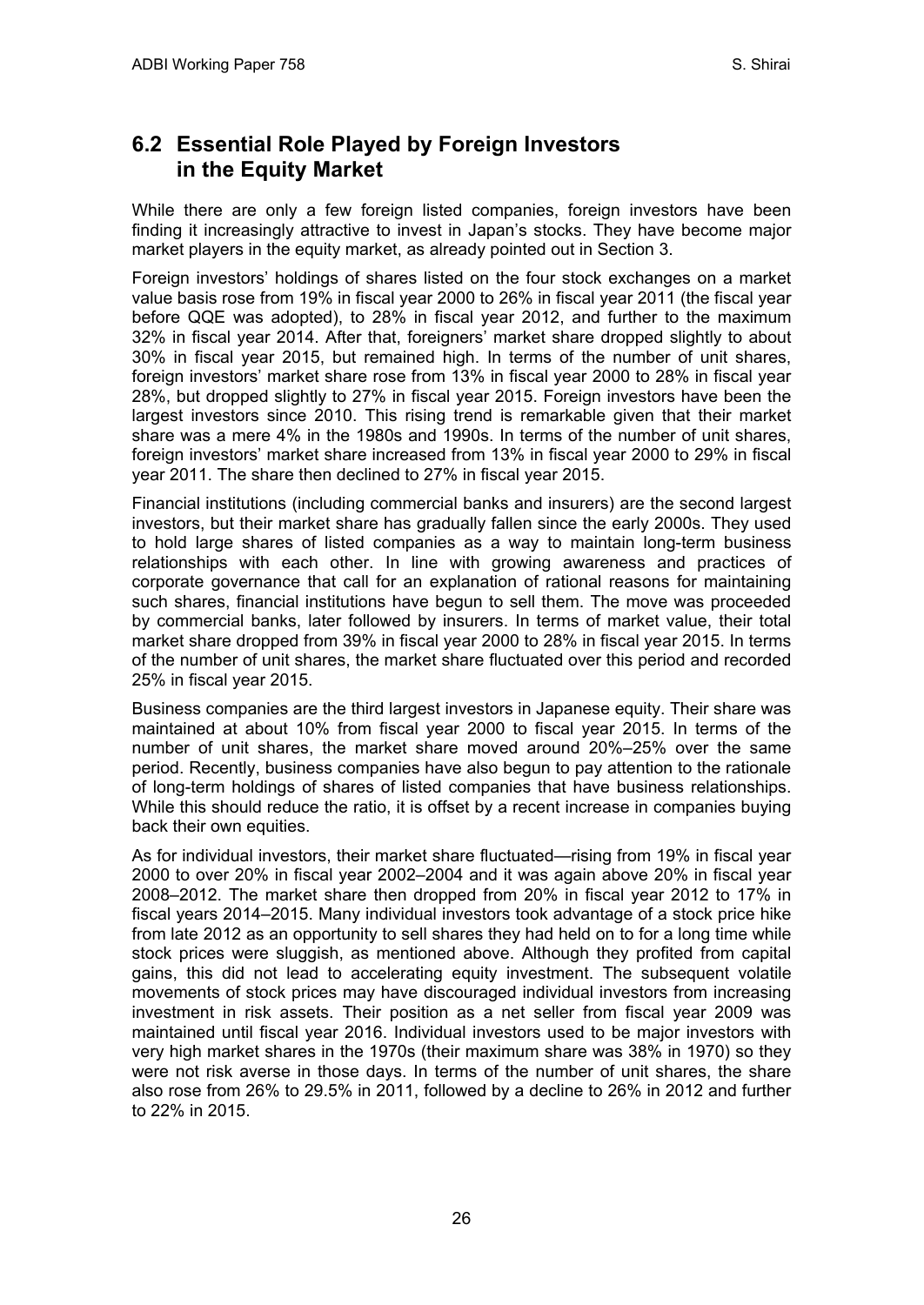### <span id="page-30-0"></span>**6.3 Stock Price Hike Since Late 2012**

Stock prices have risen since late 2012 reflecting high corporate profits and other favorable factors mentioned above. Moreover, the BOJ has been purchasing directly the EFTs that track major stock price indices such as Nikkei 225, TOPIX, and JPX Nikkei Index 400. This has certainly contributed to higher stock prices by reducing the downside risk and thereby reassuring investors, as pointed out below. The BOJ's largescale purchases of JGBs also contributed to raising stock prices through a decline in long-term interest rates—through portfolio rebalancing, the exchange rate, and asset price channels.

A further rise in stock prices is expected by many equity investors. This is partly because current equity prices—as measured by the price earnings ratio—are no longer undervalued, but not necessarily overpriced. Moreover, many investors anticipate higher stock prices in Japan due to a further increase in interest rate differentials between the US and Japan. This would be driven by expected economic stimulus packages to be implemented under Donald Trump's presidency and resultant higher interest rates. Foreign investors also hold the view that the BOJ's massive asset purchases with yield curve control would continue and contribute to maintaining the interest differentials by holding down Japan's yields. Since major listed companies are manufacturers in Japan, a depreciation of the yen contributes to raising the yen value of corporate profits and hence stock prices.

### <span id="page-30-1"></span>**6.4 Performance of Investment Trusts: ETFs and REITs**

Japan**'**s total net assets of investment trusts recorded US\$1.4 trillion in December 2016—the eighth largest in the world according to data released by the Investment Trusts Association. The total net assets of investment trusts in the US overwhelmed other countries due to their sheer size (18.8 trillion US dollars). Luxemburg (US\$3.9 trillion) is ranked second and Ireland (US\$2.2 trillion) is ranked third.

Out of Japan's net assets in investment trusts, about 60% are allocated to publicly offered investment trusts and the rest to privately placed investment trusts. The net assets of publicly offered investment trusts have grown rapidly since 2013 and reached about ¥100 trillion in March 2017—the highest level registered since 1998 when data started becoming available—¥86 trillion of which were stock investment trusts (including ETFs worth about ¥23 trillion), accounting for about 90% of the net assets of publicly offered investment trusts. The net assets of publicly offered stock investments are largely denominated in the yen. The market share of yen-denominated assets rose from 43% in 2009 to 67% in March 2017 (of which net assets excluding ETFs rose from 40% to 54% over the same period). This was a result of a rapid increase in investment in Japanese equities since 2013.

The expansion of the ETF market is remarkable. Japan's ETFs are largely stock ETFs and all are of the stock index type. The net assets of ETFs were small before the Global Financial Crisis, reaching a maximum of about ¥4 trillion in 2006, followed by a decline in 2007–2009. From 2013 they rose rapidly, from ¥4.2 trillion in 2012 to ¥8 trillion in 2013 and further to ¥23 trillion in March 2017.

The BOJ's expansion of ETF purchases clearly energized this market. The BOJ introduced a program to purchase ETFs tracking the Nikkei 225 and TOPIX as part of a *Comprehensive Monetary Easing* (CME) package led by the then Governor Shirakawa in October 2010. Initially, the maximum amount of holdings was set at ¥450 billion with a deadline of end-December 2011. The maximum amount was subsequently expanded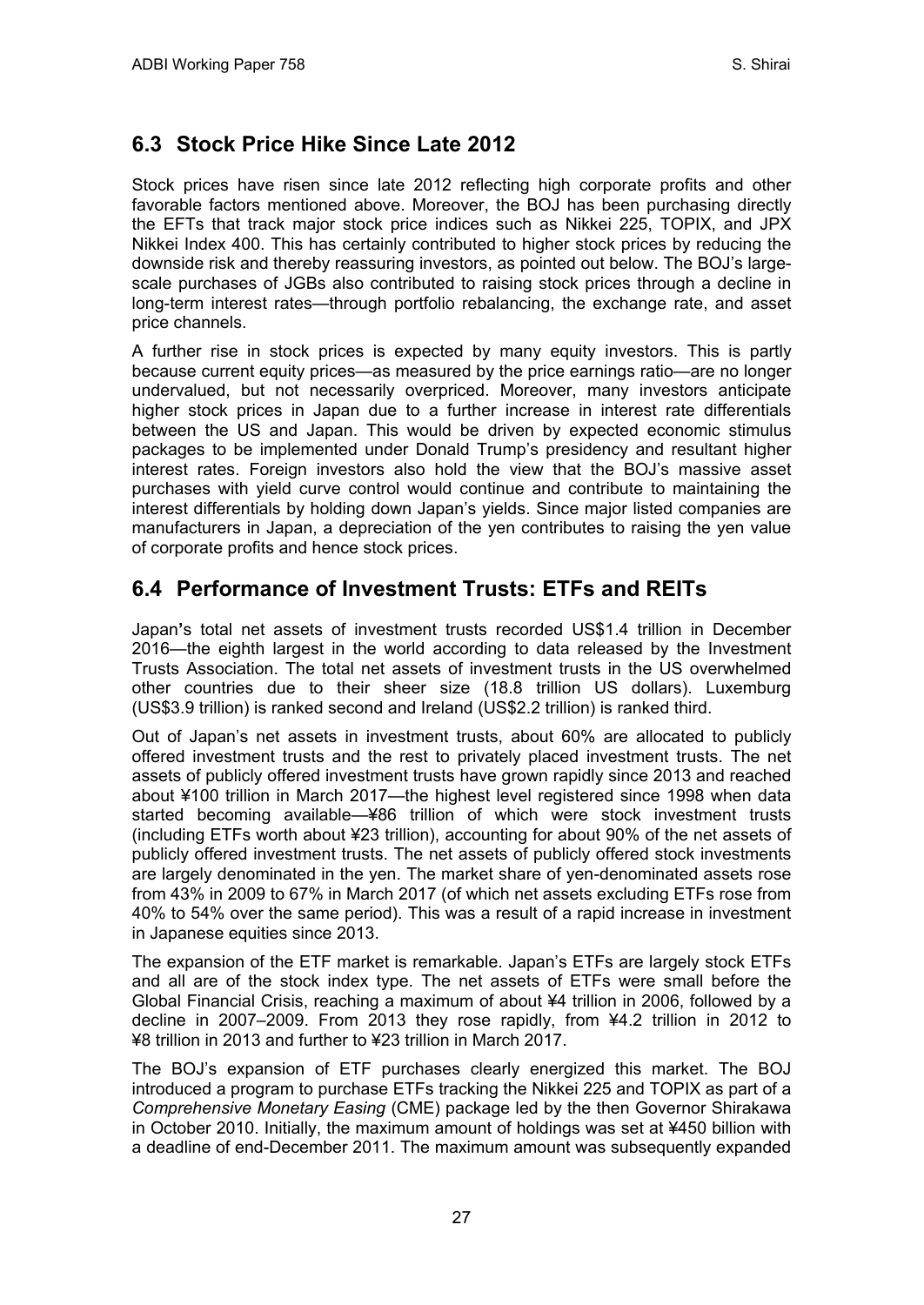in March 2011 to ¥900 billion and the deadline extended to end-June 2012, and further expanded in August 2011 to ¥1.4 trillion with the deadline extended to end-December 2012. In April 2013, QQE expanded the amount of the ETF purchase by setting an annual pace of about ¥1 trillion, which was an acceleration of the BOJ's purchase pace. The annual pace was expanded to about ¥3 trillion in October 2015 and further to about ¥6 trillion in July 2016. ETFs tracking the JPX Nikkei 400 were added to the program in March 2016.

The BOJ's holdings of ETFs recorded about ¥14 trillion in May 2017 and accounted for over 60% of the total net assets of ETFs. The BOJ became a dominant player in the ETF market. The number of ETFs rose steadily and rapidly from 16 in 2007 to 156 in March 2017. Since the growth rate of the number of ETFs is greater than the growth rate of the net assets, the size of net assets per fund stagnated.

With regards to listed REITs, the market has faced a similar rising trend to that of the ETFs since 2013. Several factors contributed to this trend: BOJ's purchases of REITs as pointed out below, low interest rate environment, and the speculation on higher real estate prices driven by the 2020 Tokyo Olympic Game, etc. The net assets of listed REITs recorded about ¥4 trillion in 2009 and remained at that level until 2011. The net assets then rose rapidly from 4.6 trillion in 2012 to ¥8.5 trillion in February 2017 (the market value of REITs rose from ¥4 trillion to ¥12 trillion over the same period). The number of REITs was 42 in 2007–2009, followed by a decline in 2010– 2011. The number of REITs subsequently rose from 37 in 2012 to 58 in February 2017. However, the TOSHO REIT index (the index of the REITs listed on the Tokyo Stock Exchange) saw an end to its rising trend in early 2015 and has since fluctuated between 1,700 and 1,900 points.

As with the ETFs, the BOJ's action contributed to expanding the REIT market rapidly. The BOJ introduced the REIT purchase program in October 2010 under its CME package by initially setting the maximum amount of holdings at around ¥50 billion with a deadline of end-December 2011. The BOJ also introduced several self-imposed conditions on ETF purchase: (1) a minimum credit rating requirement (AA or higher), (2) a purchase limit (5% of the amount outstanding issued), and (3) ETFs whose purchase and sale have been transacted "on a financial instruments exchange 200 days or more per annum with a total trading value of 20 billion yen or more per annum". This purchase limit was then raised to ¥100 billion in March 2011 with the deadline extended to end-June 2012 and further raised to ¥110 billion in August 2011 with a deadline of end-December 2012. Subsequently, QQE introduced an annual pace of ETF purchases of about ¥30 billion, followed by a rise to about ¥90 billion in October 2015. As the BOJ's holdings rose, the BOJ found it difficult to continue the ETF purchases due to its violation of the self-imposed 5% limit for some REITs. The limit was raised, therefore, from 5% to 10% in January 2016. As of May 2017, the BOJ's holdings of ETFs stood at ¥390 billion.

### <span id="page-31-0"></span>**6.5 Assessment of the Equity Market and Investment Trusts**

The BOJ considers its purchases of ETFs and REITs to be part of its monetary easing policy for the purpose of raising aggregate demand and inflation—not to keep the market price artificially high. Together with the yen's sharp depreciation and rising corporate profits, the ETF purchases contributed to raising Japan's stock prices. With the REIT market, the real estate market has also grown in the Tokyo Metropolitan Area and other large cities, leading to greater transaction volumes.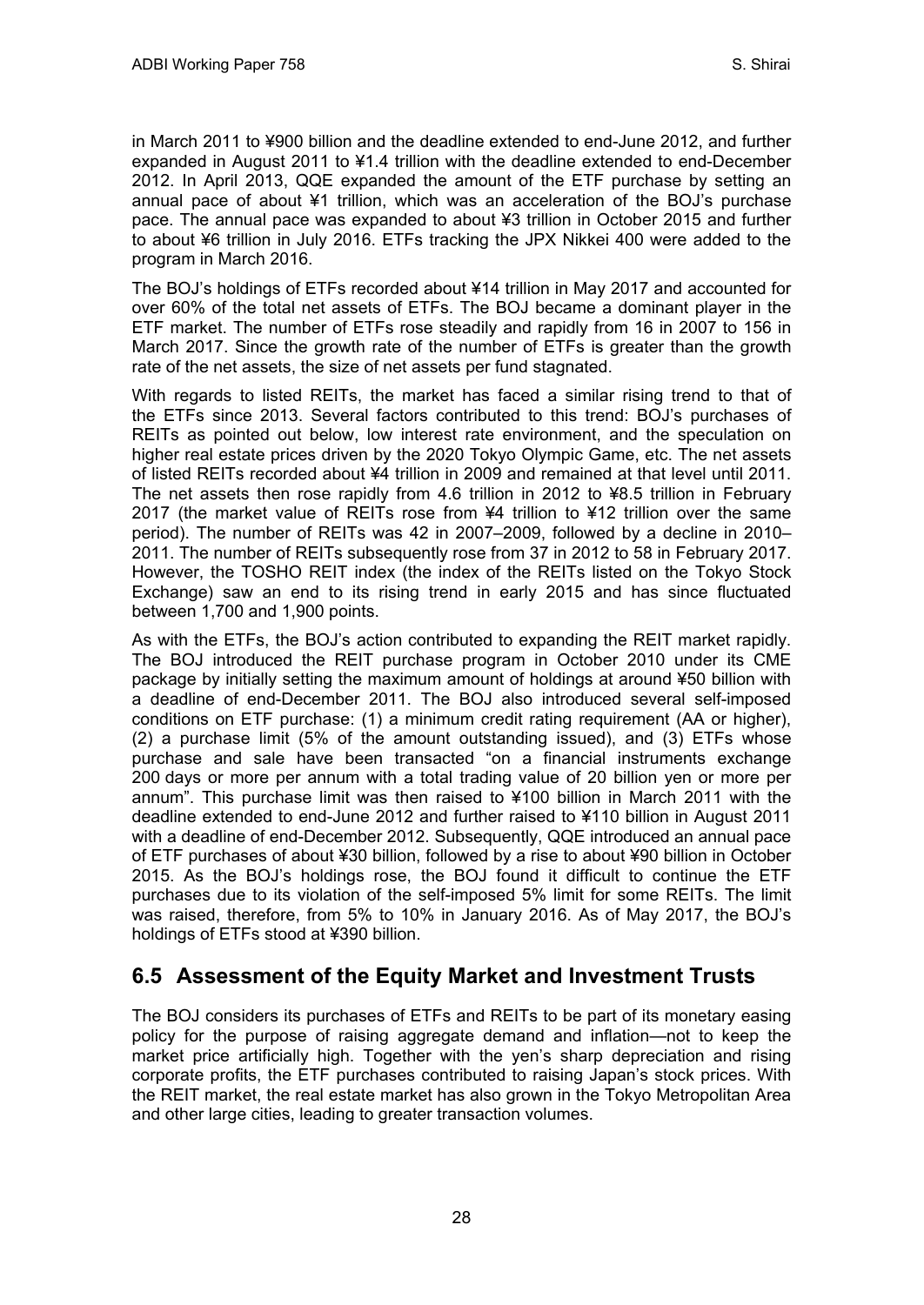These movements promoted portfolio rebalancing for some investors and financial institutions. Many existing investors benefited from capital gains and raised the valuation of their financial assets. Although these favorable market developments have increased the confidence of existing investors and large listed firms, they have not managed to change the risk averse behavior of households, firms, and financial institutions in general, and have not resulted in a large number of new individual investors. Many remain cautious, as pointed out above.

Moreover, the impact of the BOJ's actions on these markets is large since the market participants have been conducting transactions by taking into account the BOJ's actions – even though the amounts of purchases are well below the daily transaction volumes. The BOJ is widely viewed as tending to purchase ETFs and REITs when their prices fall. This has given a sense of security to investors by reducing downside risk as well as generating transactions that attempt to anticipate the BOJ's moves. Some equity market participants view that a further increase in the BOJ's ETF purchases may lead to a situation where market prices of individual companies do not necessarily reflect firms' specific information and fundamentals. Meanwhile, many individual investors and some market participants in the REIT (and real estate) markets hold the view that these markets are likely to remain active and favorable at least until the 2020 Olympic Games due to an expected increase in construction activities (such as for sport facilities, hotels, and restaurants)—even if the BOJ reduces the amount of REIT purchases.

An important issue in the future, therefore, will be how the markets will respond to change in the BOJ's policy, which is likely to move toward normalization or a more sustainable framework in the foreseeable future.